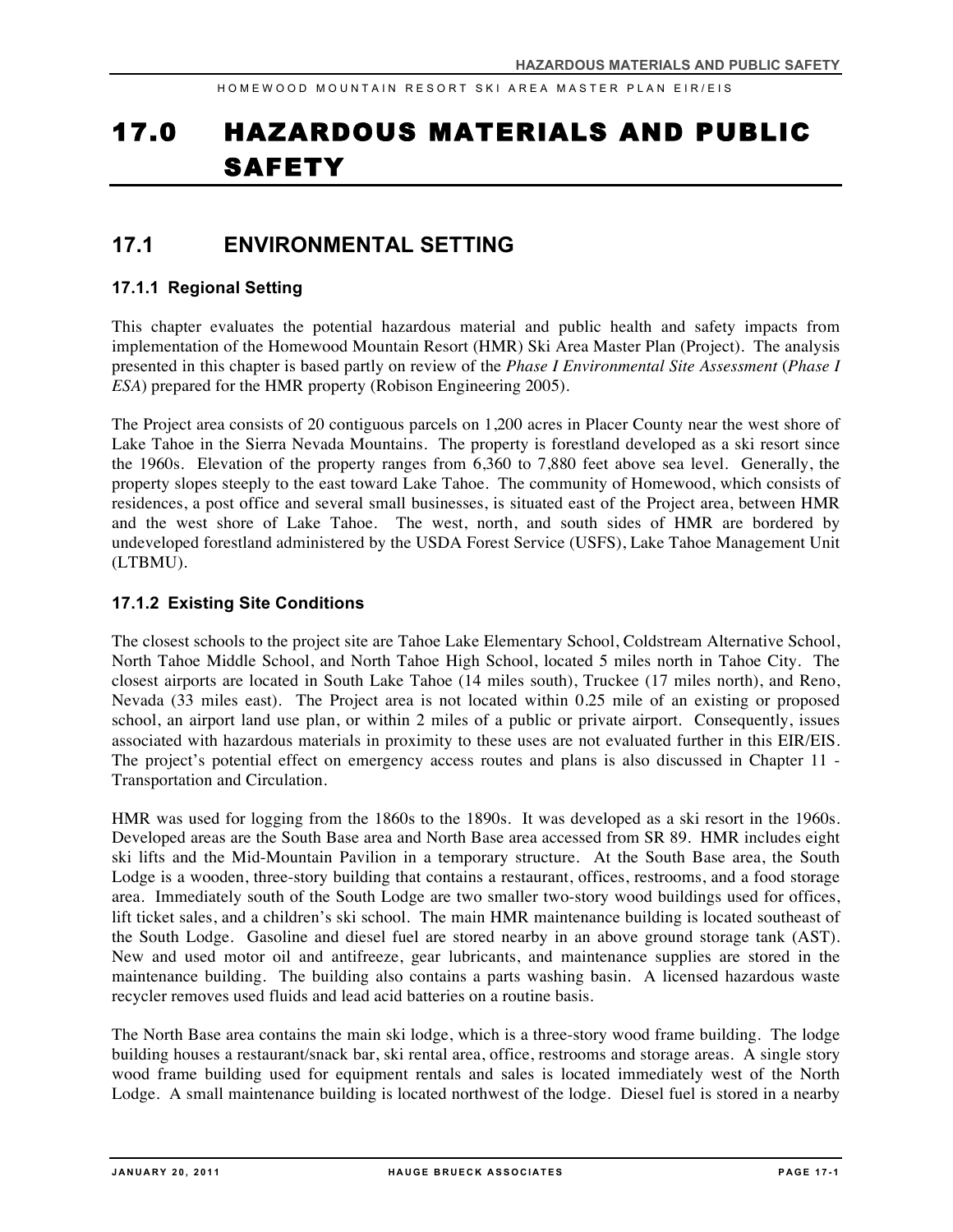AST. Small quantities of motor oil and other maintenance supplies are stored in the maintenance building. The building also has a parts washing basin. A one-room wood frame building located west of the North Lodge houses the pumps and equipment used for making artificial snow. Another small wood frame building located southwest of the Madden lift base is used for parts storage.

The regularly occupied buildings on the HMR property are served with electricity, natural gas for heating, municipal water, and municipal sewer connections. The temporary Mid-Mountain Pavilion does not have a municipal sewer connection. A commercial disposal company removes trash from the property.

Other areas of the property that are developed with structures are at the bases and termini of the ski lifts, a temporary tent that serves as a lunch area, and an area near the terminus of the Madden ski lift that contains a communications repeater station. Ski lifts have an auxiliary diesel generator power unit. Diesel fuel is contained in small (generally 25-gallon) tanks.

A *Phase 1 ESA* was prepared to document recognized environmental conditions at HMR related to current and historical uses of the Project area and to evaluate the potential for release of hazardous materials from on-site or off-site sources that could significantly affect environmental conditions (Robison Engineering Company 2005). As part of the *Phase 1 ESA*, a search was performed of several regulatory agency databases, including those of the U.S. Environmental Protection Agency (EPA), California Department of Toxic Substances Control (DTSC), and Office of Emergency Services (OES) to identify potential pollution sources within one mile of the HMR property. The *Phase 1 ESA* also reviewed historic aerial photographs to identify past activity at or adjacent to the Project area and conducted four site reconnaissance visits (Robison Engineering Company 2005).

The record search identified underground storage tanks (USTs) that were formerly located at the South Base area and North Base area. Two USTs used for fuel have been removed and groundwater monitoring wells were installed. The California Regional Water Quality Control Board issued letters of closure for both tanks, indicating that the sources of contamination were removed. The record search identified 11 other sites with USTs or other potential sources of contamination in the Project vicinity located along or near the shore of Lake Tahoe and down-gradient from HMR (Robison Engineering Company 2005, DTSC 2010).

The site reconnaissance and records search conducted for the *Phase I ESA* found that there is a low concentration of MTBE in the groundwater near monitoring well 4 in the North Base area parking lot. MTBE was a commonly used gasoline additive. The source of the MTBE is likely from releases of gasoline from cars in the parking lot area, rather than from a chronic source such as a leaking UST. Natural attenuation has reduced MTBE concentrations to levels that are near the California water quality objective, and continued attenuation over time is expected to result in groundwater reaching the water quality objective. The *Phase I ESA* has no recommendations for additional environmental assessment of HMR beyond another round of sampling of monitoring wells 2 and 4 (Robison Engineering Company 2005). MTBE was banned from use as a gasoline additive in California on January 1, 2004, so new sources of MTBE contamination are not expected in the Project area.

# *Resource Conservation and Recovery Act*

The EPA enforces the Resource Conservation and Recovery Act (RCRA), which address hazardous waste generation, transportation, storage, treatment, and disposal. The law requires hazardous waste manifests to track the movement and transfer of hazardous waste from its original location to its final destination for disposal. Any business, institution, or other entity that generates hazardous waste is required to identify and track its hazardous waste from the point of generation until it is recycled, reused, or disposed.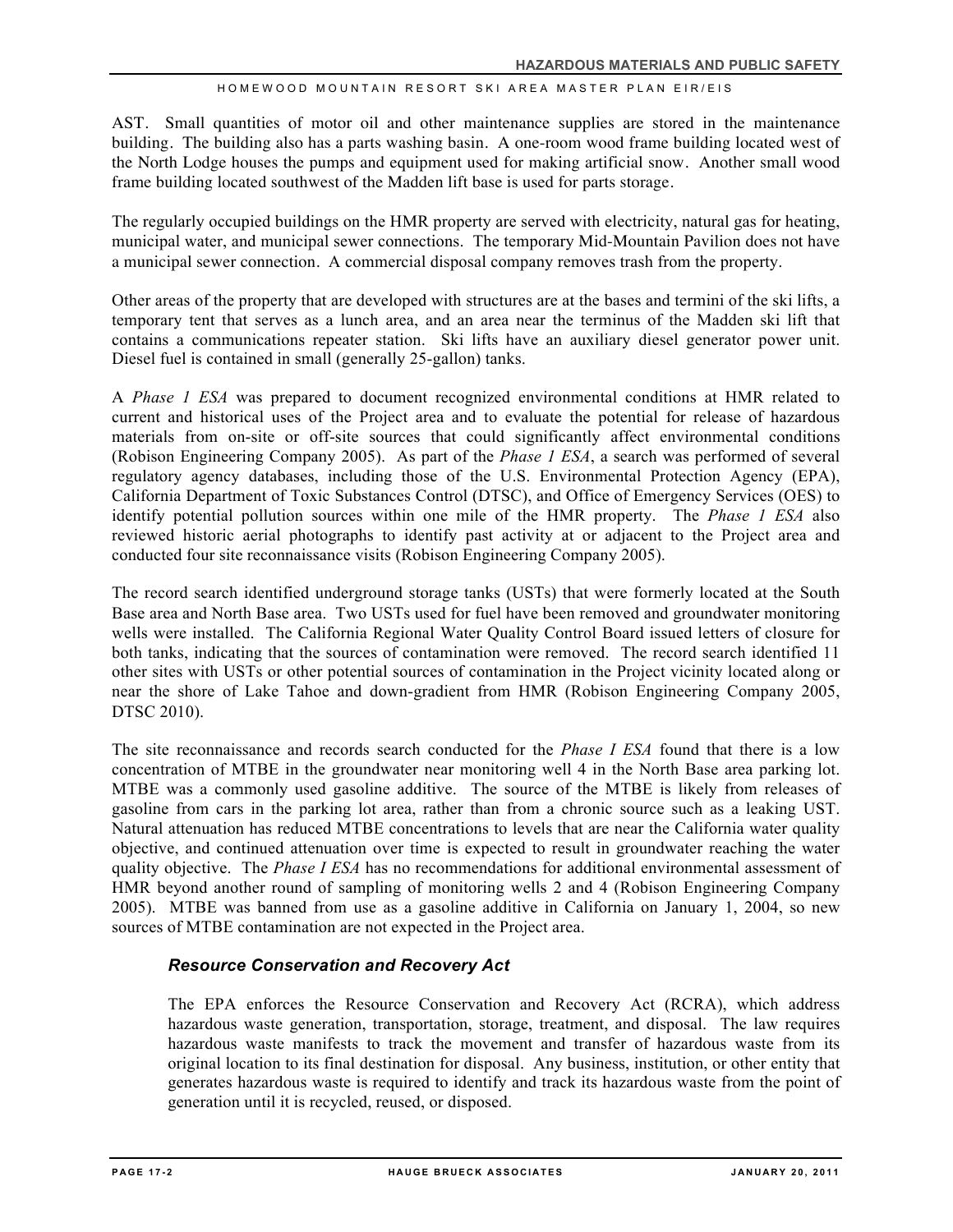CalEPA and DTSC are responsible for implementing RCRA and the State Hazardous Waste Control Law. The DTSC regulates hazardous waste generation, transport, treatment, storage, and disposal more stringently than the EPA under 22 CCR, Division 4.5. The California Hazardous Waste Control Law and its associated regulations are similar to RCRA but regulate a larger number of chemicals because they define hazardous waste more broadly. The DTSC maintains the Hazardous Waste and Substances Site List ("Cortese List") of designated as hazardous waste properties per CCR §65962.5. There are no reported hazardous waste facilities or contaminated sites listed in the Project area or vicinity, or along major transportation routes that may be used during construction or operation of the Project (DTSC 2010).

# *Comprehensive Environmental Response, Compensation, and Liability Act*

The Comprehensive Environmental Response, Compensation, and Liability Act (CERCLA) of 1980, commonly called the Superfund Act, created a national policy and procedures to identify and clean up sites contaminated by releases of hazardous substances. The law was amended and strengthened in 1986 by the Superfund Amendments and Reauthorization Act. One important provision of the amendments was to expand public participation in the clean up process. Funding is available to advisory groups composed of persons affected by releases from a site. There are no ongoing environmental investigations or cleanups, nor any unresolved known contamination issues, on or near the Project area.

# **17.1.3 Asbestos**

Asbestos was formerly used in insulation and other building materials, and has potential to occur in the existing buildings at HMR that were built prior to 1980. Asbestos is designated as a hazardous substance when the fibers have potential to come in contact with air because the fibers are small enough to lodge in human lung tissue and cause health problems. Asbestos is not required as part of the *Phase I ESA*, and there is no inventory of asbestos-containing materials (ACMs) in existing buildings at HMR. ACMs pose an inhalation threat if they occur in a friable state. If the ACMs are not friable, there is no inhalation hazard because asbestos fibers remain bound in the material matrix.

# **17.1.4 Lead Paint**

Human exposure to lead has been determined by EPA and the U.S. Department of Labor, Occupational Safety and Health Administration (OSHA) to be an adverse health risk, particularly to young children. Demolition of structures containing lead-based paint requires specific remediation activities regulated by federal, State, and local laws. The use of lead as an additive to paint was discontinued in 1978. However, many structures at HMR were built before the 1980s and may contain lead-based paints. A lead-based paint survey has not been performed on these structures by a certified Cal-EPA Inspector/Assessor (California Department of Health Services, Childhood Lead Poisoning Prevention Branch).

# **17.1.5 Polychlorinated Biphenyls**

Prior to 1975, polychlorinated biphenyls (PCBs) were commonly used in transformers, capacitors, and fluorescent light ballasts. In 1975, when it was demonstrated that PCBs were highly toxic to the environment, the manufacture of PCBs was discontinued in the U.S. The *Phase I ESA* found no older pole-mounted electrical transformers that may contain PCBs are known to occur at or adjacent to the Project area.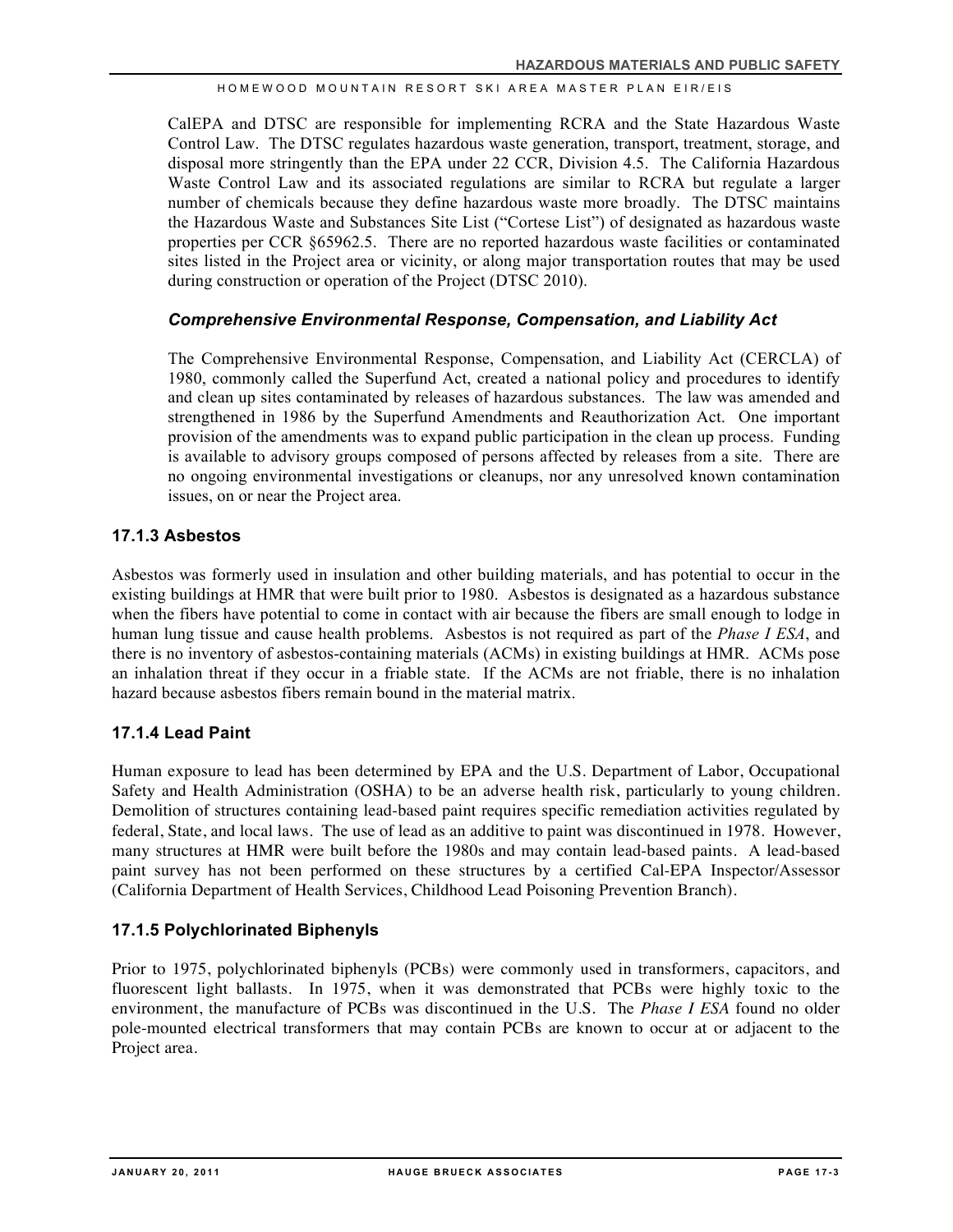# **17.1.6 Mosquito/Vector Control**

Mosquitoes species expected to occur in the Project area have potential to transmit human diseases, such as West Nile Virus and encephalitis, and diseases affecting pets and wildlife. Mosquito larvae generally require stagnant, standing water over a period of three or more days to successfully hatch. Developed areas typically include numerous microenvironments suitable for mosquito reproduction, such as poorly drained impervious surfaces on structures, in debris, or landscaping. The climate, topography, and plant communities of the Tahoe Basin provide an abundance and variety of natural larval mosquito habitats. The restoration of stream environment zones (SEZs) has created additional habitat sources. The mosquito population in the Tahoe Basin is most active in the spring and early summer.

The Placer Mosquito and Vector Control District (District) has jurisdiction over mosquito abatement activities in the Project area and vicinity. The District employs technicians certified by the State of California Health Services in pesticide usage, and mosquito and vector identification. The District routinely conducts surveillance to locate mosquito breeding sources and to solve mosquito problems using physical, biological and chemical means, along with conducting public education outreach efforts. The District is authorized to treat problem areas on public and private property to reduce the health risks to the public.

The District uses biological larvicides, *Bacillus thuringiensis israelensis* and *B. sphaericus,* which are naturally occurring bacteria. Only mosquitoes, black flies, and certain midges are susceptible to these bacteria – other aquatic invertebrates and non-target insects are unaffected. Larvicidal oils and monomolecular films are used to drown the mosquito larvae in their later aquatic stages, when they are not feeding, by forming a thin coating on the surface of the water. The District uses pyrethrins and pyrethroids for its adult mosquito fogging program in and around populated areas. These are generally applied by truck mounted or hand held foggers in accordance with safe handling and application standards (Placer Mosquito and Vector Control District 2009).

# **17.1.7 Wildland Fire Hazards**

Dry summers, topography, and forests with high fuel loads create an annual wildfire hazard in the Project area. The Project area is situated in a developed and wildland-urban interface (WUI), where developed areas are adjacent to areas of natural vegetation capable of carrying a wildfire. The wildfire suppression strategy in the Project area calls for suppression of all fires due to the WUI setting, heavy fuel loads, steep terrain, and proximity to homes and other structures. Land management agencies in the Lake Tahoe Basin are cooperating to reduce hazardous fuel levels in the Project vicinity through forest stand thinning, understory burning, and other strategies (USFS LTBMU 2006a, 2006b, 2006c). Paved and unpaved roadways and ski trails in the Project area provide emergency vehicle access and fuel breaks during wildfire events.

Ignition sources of wildfire include natural sources, such as lightning, and human activities. The California Department of Forestry and Fire Protection (Calfire) has established a fire hazard severity classification system, which assesses the wildland fire potential based on fuel load, climate, and topography. The classification system provides three classes of fire hazards: Moderate, High, and Very High. Calfire considers homes in High and Very High fire hazard areas to be without adequate protection from wildland or structural fires. HMR is located in a Very High fire hazard area due to steep topography and heavy fuel loads (Calfire 2008, 2007a). The Homewood community is considered to be at risk of wildfire from potential ignitions on USFS LTBMU lands (Calfire 2001).

The California Public Resources Code (PRC) requires the designation of State Responsible Areas (SRAs) where the financial responsibility of preventing and suppressing fires falls primarily on Calfire. Fire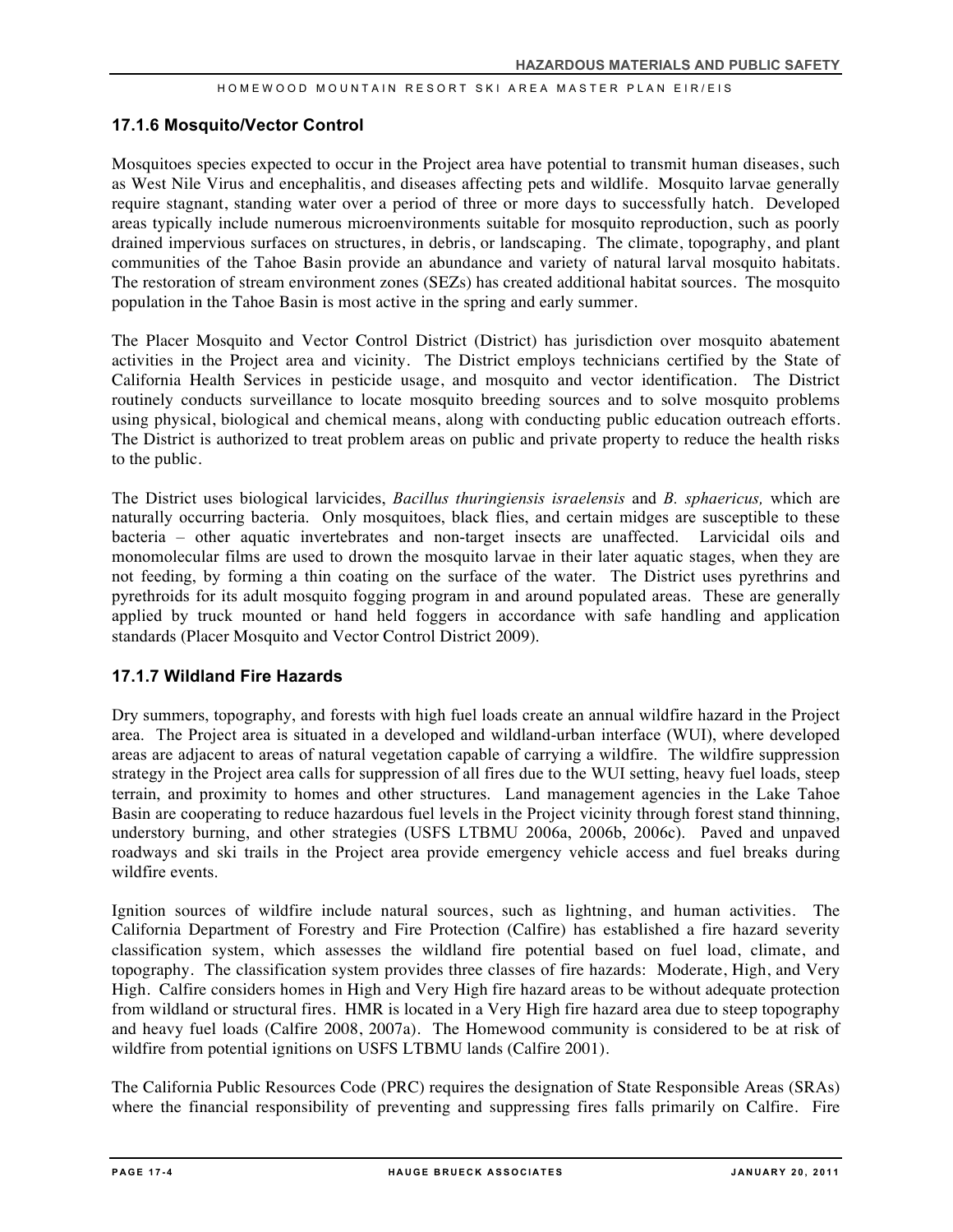protection outside the SRAs is the responsibility of local (LRAs) or federal (FRAs) jurisdictions. Most of the Project area is in a LRA served by the North Tahoe Fire Protection District (NTFPD). The Mid-Mountain Base area is in a SRA (Calfire 2007b, NTPFD 2009). The USFS LTBMU provides wildland fire protection on USFS lands adjacent to HMR and in SRA at HMR via a cooperative agreement with Calfire. NTFPD has the primary responsibility for structure fire protection and related emergency services at the North Base and South Base areas. An NTFPD fire station is adjacent to the Project area in Homewood.

The Placer County Fire Safe Alliance works towards improving public outreach on fire prevention and facilitating coordination among State and federal agencies for fuel load reduction, healthy forest ecosystems, and fire safe communities (Placer County Fire Safe Alliance 2009).

# **17.2 REGULATORY SETTING**

# **17.2.1 Hazardous Materials Management**

# *Resource Conservation and Recovery Act*

Under RCRA, any business, institution, or other entity that generates hazardous waste is required to identify and track its hazardous waste from the point of generation until it is recycled, reused, or disposed. RCRA was amended in 1984 by the Hazardous and Solid Waste Amendments of 1984, which specifically prohibits the use of certain techniques for the disposal of various hazardous substances. The federal Emergency Planning and Community Right to Know Act of 1986 impose hazardous materials planning requirements to help protect local communities in the event of accidental release.

Federal agencies that regulate hazardous materials include the EPA, OSHA, the Department of Transportation (DOT), and the National Institute of Health (NIH). The following federal laws and guidelines govern hazardous materials:

- CERCLA
- Federal Water Pollution Control
- Clean Air Act (§112 regulates asbestos fiber emissions)
- Toxic Substances Control Act
- Resource Conservation and Recovery Act
- Safe Drinking Water Act
- Occupational Safety and Health Act
- Federal Insecticide, Fungicide, and Rodenticide Act
- Comprehensive Environmental Response, Compensation, and Liability Act
- Guidelines for Carcinogens and Biohazards
- Superfund Amendments and Reauthorization Act Title III.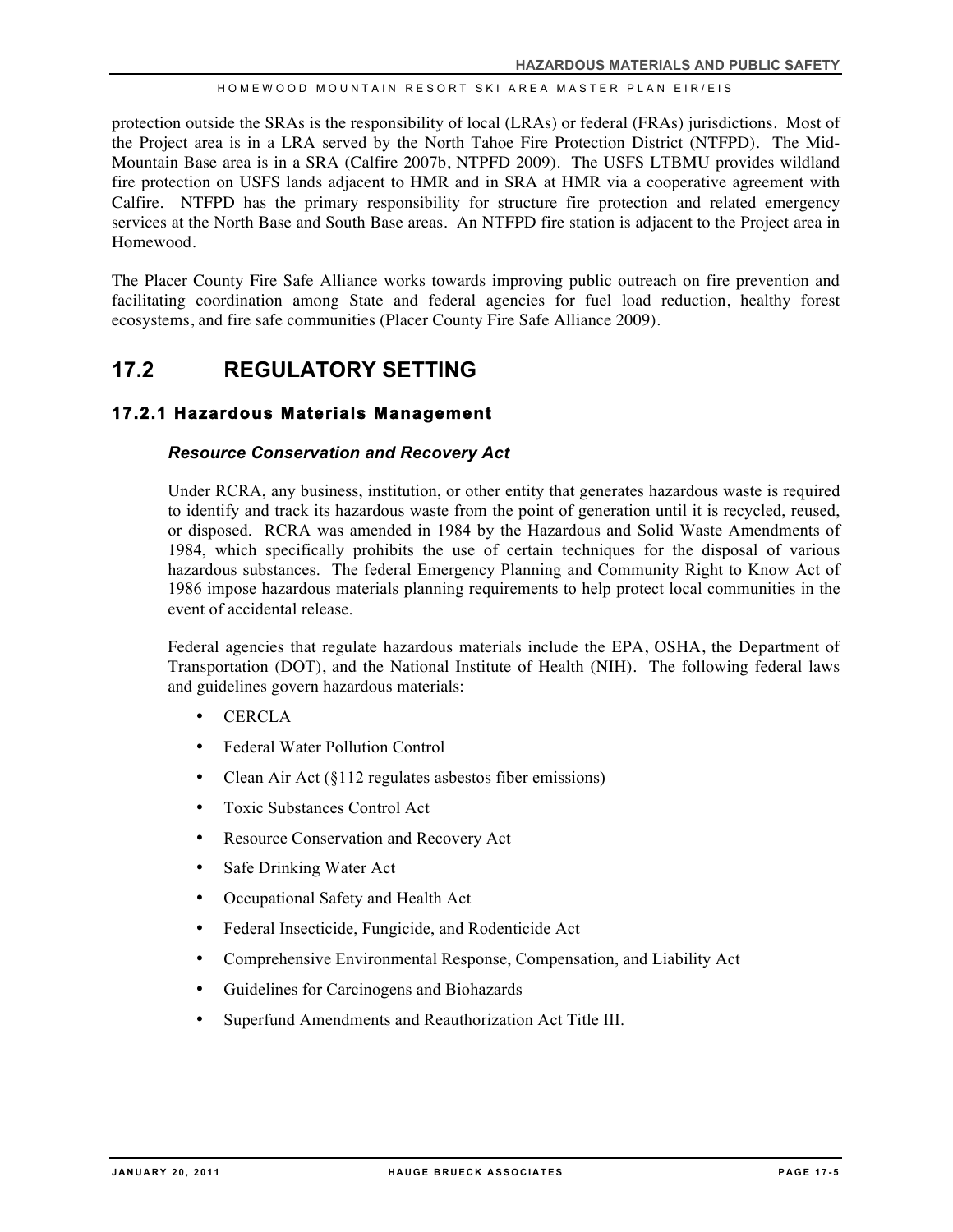# *Worker Safety Requirements*

The Occupational Safety and Health Act of 1970 assigns the responsibility for assuring worker safety in the handling and use of chemicals to the California Occupational Safety and Health Administration (Cal-OSHA) and OSHA. OSHA has adopted numerous worker safety regulations for hazardous materials handling in Code of Federal Regulations Title 29 (29 CFR). Those regulations set standards relating to hazardous materials handling. Cal-OSHA has the primary responsibility for developing and enforcing State workplace regulations. Because California has a federally approved OSHA program, the State is required to adopt regulations that are at least as stringent as those found in 29 CFR. Cal-OSHA standards are generally more stringent than federal regulations.

CCR Title 8 contains the Cal-OSHA requirements for safety training, availability of safety equipment, accident and illness prevention programs, hazardous substance exposure warnings, and emergency action and fire prevention plan preparation.

Cal-OSHA enforces a State-wide hazard communication program. That program regulations specify training and information requirements, including procedures for identifying and labeling hazardous substances, communicating hazard information related to hazardous substances and their handling, and preparation of health and safety plans to protect workers and employees at hazardous waste sites. The Cal-OSHA hazard communication program requires that Material Safety Data Sheets (MSDS) be available to employees and that employee information and training programs be documented.

## *State Plans, Policies, Regulations, and Laws*

Within Cal-EPA, DTSC has primary regulatory responsibility for the management of hazardous materials and the generation, transport, and disposal of hazardous waste. The DTSC regulates hazardous materials management. DTSC delegates authority to local jurisdictions that enter into agreements with the State. The Placer County Department of Environmental Health (PCDEH) and the NTFPD are such local administrators of hazardous materials management laws and regulations.

The DTSC implements RCRA and California's hazardous waste laws, which are known collectively as the Hazardous Waste Control Law. The California Hazardous Waste Control Law and its associated regulations are similar to RCRA but regulate a larger number of chemicals because they define hazardous waste more broadly. Applicable State hazardous waste laws include:

- Hazardous Waste Control Law
- Hazardous Substances Information and Training Act
- Hazardous Materials Release Response Plans and Inventory Law of 1985 (Business Plan Act)
- Air Toxics Hot Spots and Emissions Inventory Law
- Underground Storage of Hazardous Substances Act
- Porter-Cologne Water Quality Control Act
- Public Safety/Fire Regulations/Building Codes (regulated at local level).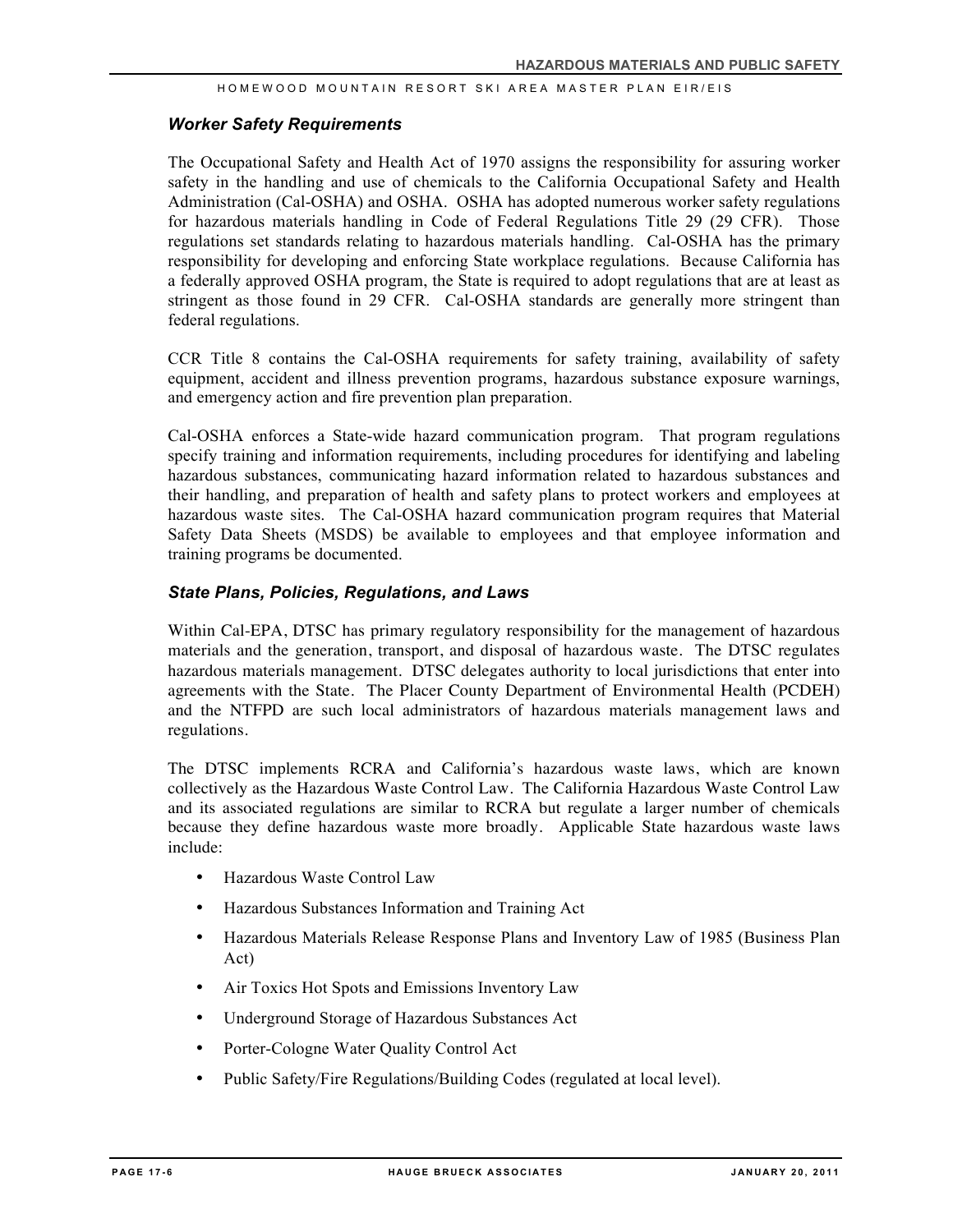The State of California Hazardous Materials Release Response Plans and Inventory Law of 1985 (Business Plan Act, California Health and Safety Code, Division 20, Chapter 6.95, Article 1) requires preparation of Hazardous Materials Business Plans and disclosure of hazardous materials inventories. A business plan includes:

- a) An inventory of hazardous materials handled;
- b) Facility floor plans showing where hazardous materials are stored;
- c) An emergency response plan, and;
- d) Provisions for employee training in safety and emergency response procedures.

The State Water Resources Control Board (SWRCB) regulates the storage of hazardous materials in USTs under the California Code of Regulations (CCR). The installation and monitoring of new tanks, monitoring of existing tanks, and corrective actions for removed tanks are regulated by State standards.

Among its other responsibilities, the DTSC oversees the Voluntary Cleanup Program that provides an opportunity for owners of property with low-priority hazardous waste sites to fund and undertake site cleanup with DTSC oversight.

# *State Hazardous Materials Handling and Transport*

The Business Plan Act requires preparation of Hazardous Materials Business Plans and disclosure of hazardous-materials inventories. A Business Plan includes an inventory of hazardous materials handled, facility floor plans showing where hazardous materials are stored, an emergency response plan, and provisions for employee training in safety and emergency response procedures (California Health and Safety Code, Division 20, Chapter 6.95, Article 1). Statewide, DTSC has primary regulatory responsibility for management of hazardous materials, with delegation of authority to local jurisdictions that enter into agreements with the State. Placer County administers these laws and regulations.

The DOT regulates transportation of hazardous materials between States. State agencies with primary responsibility for enforcing federal and State regulations and responding to hazardous materials transportation emergencies are the CHP and Caltrans. Together, these agencies determine container types used and license hazardous-waste haulers for transportation of hazardous waste on public roads.

## *Emergency Response to Hazardous Materials Incidents*

California has developed an Emergency Response Plan to coordinate emergency services provided by federal, State, and local governments and private agencies. Response to hazardousmaterials incidents is one part of this plan. The plan is managed by the Governor's Office of Emergency Services (OES), which coordinates the responses of other agencies including the California Environmental Protection Agency, California Highway Patrol (CHP), California Department of Fish and Game, Lahontan RWQCB, Placer County Department of Environmental Health Services, Placer County Sheriff's Department, and NTFPD.

# **17.2.2 Placer County General Plan**

The *1994 Placer County General Plan* (Placer County 1994) includes policies regarding the safe use, manufacture, production, transportation, storage, treatment, disposal, and clean-up of hazardous materials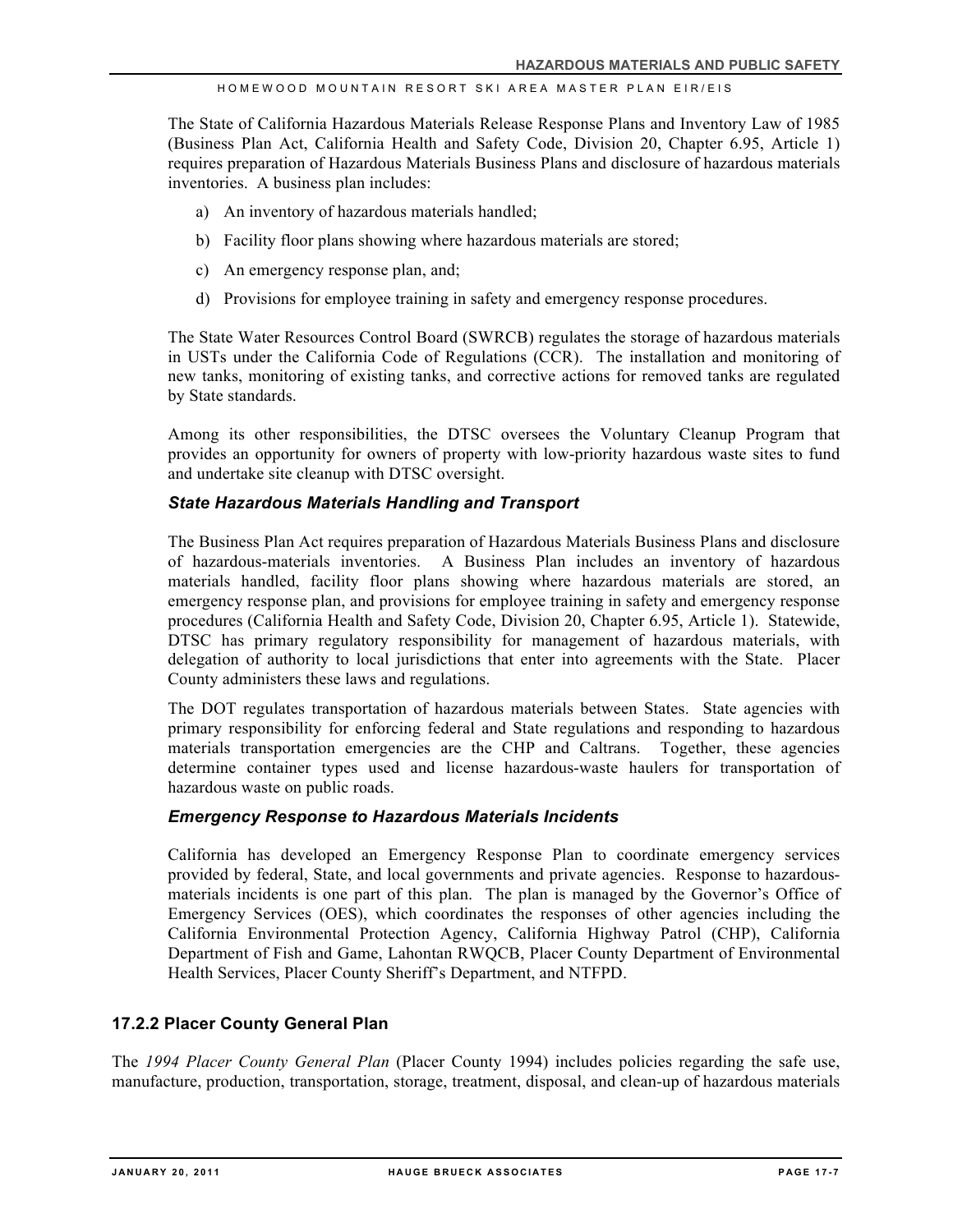and wastes, as well as wildfire protection. The following *1994 Placer County General Plan* Goals and Policies related to hazardous materials, wildfire, and public health and safety apply to the Project:

#### **GENERAL LAND USE**

#### **Goal 1.A: To promote the wise, efficient, and environmentally-sensitive use of Placer County lands to meet the present and future needs of Placer County residents and businesses.**

1.A.2. The County shall permit only low-intensity forms of development in areas with sensitive environmental resources or where natural or human-caused hazards are likely to pose a significant threat to health, safety, or property.

#### **VISUAL AND SCENIC RESOURCES**

#### **Goal 1.K: To protect the visual and scenic resources of Placer County as important quality-of-life amenities for County residents and a principal asset in the promotion of recreation and tourism.**

1.K.6. The County shall require that new development on hillsides employ design, construction, and maintenance techniques that:

- a. Ensure that development near or on portions of hillsides do not cause or worsen natural hazards such as erosion, sedimentation, fire, or water quality concerns;
- b. Include erosion and sediment control measures including temporary vegetation sufficient to stabilize disturbed areas;
- c. Minimize risk to life and property from slope failure, landslides, and flooding; and
- d. Maintain the character and visual quality of the hillside.

#### **PUBLIC FACILITIES AND SERVICES**

#### **Goal 4.I: To protect residents of and visitors to Placer County from injury and loss of life and to protect property and watershed resources from fires.**

4.I.1. The County shall encourage local fire protection agencies in Placer County to maintain the following minimum fire protection standards (expressed as Insurance Service Organization (ISO) ratings):

- a. ISO 4 in urban areas,
- b. ISO 6 in suburban areas,
- c. ISO 8 in rural areas.

4.I.2. The County shall encourage local fire protection agencies in the County to maintain the following standards (expressed as average response times to emergency calls):

- a. 4 minutes in urban areas,
- b. 6 minutes in suburban areas,
- c. 10 minutes in rural areas.

4.I.3. The County shall require new development to develop or fund fire protection facilities, personnel, and operations and maintenance that, at a minimum, maintains the above service level standards.

4.I.4. The County shall work with local fire protection agencies to identify key fire loss problems and design appropriate fire safety education programs to reduce fire incidents and losses.

4.I.5. The County shall work with local fire protection agencies and implement ordinances to control fire losses and fire protection costs through continued use of automatic fire detection, control, and suppression systems.

4.I.6. The County shall continue to promote standardization of operations among fire protection agencies and improvement of fire service levels.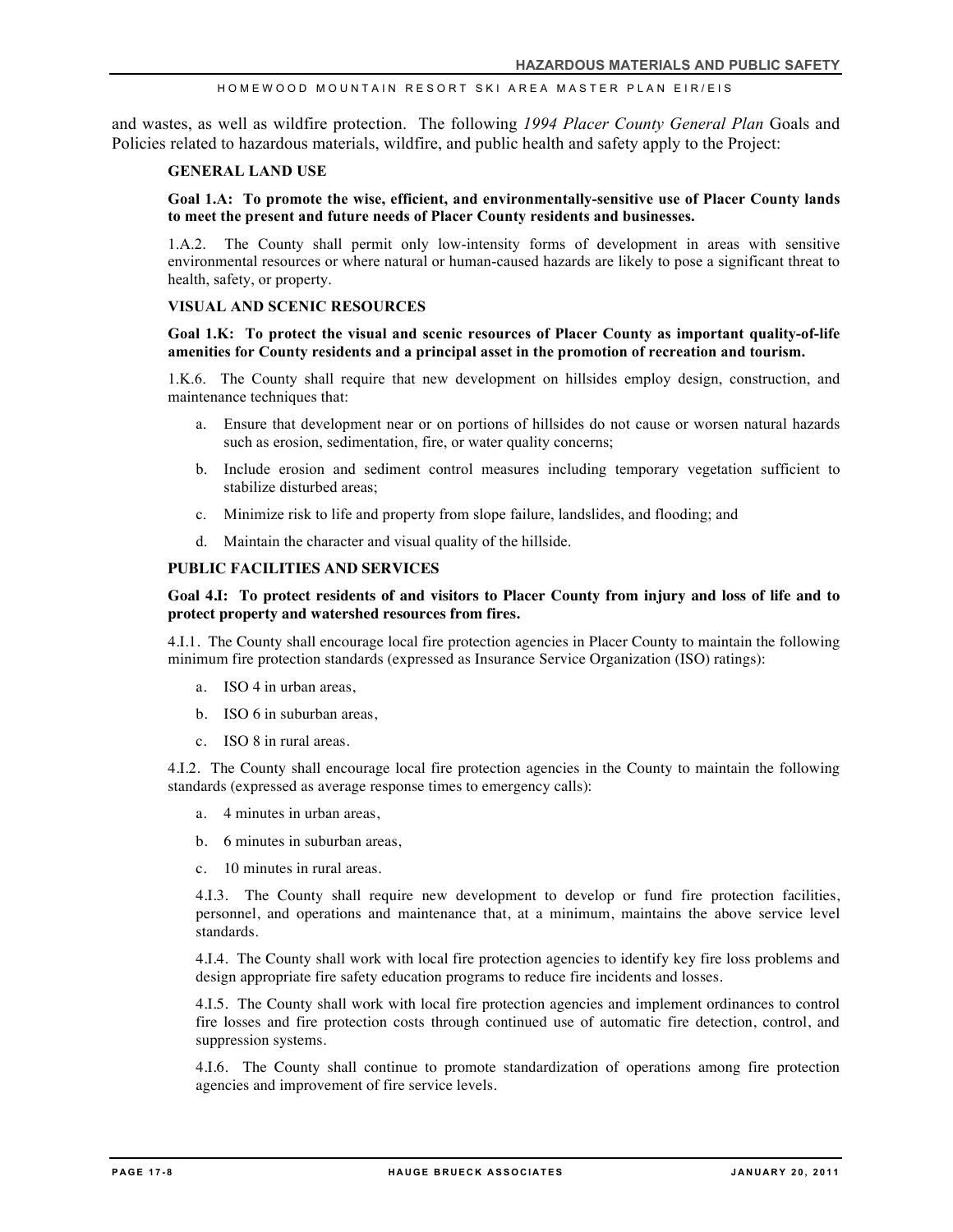4.I.7. The County shall maintain and strengthen automatic aid agreements to maximize efficient use of available resources.

4.I.8. The County shall work with local fire protection agencies to maintain a prefire planning program with selected high-risk occupancies reviewed at least annually.

4.I.9. The County shall ensure that all proposed developments are reviewed for compliance with fire safety standards by responsible local fire agencies per the Uniform Fire Code and other County and local ordinances.

4.I.10. The County shall work with local fire protection agencies to inventory and eliminate structurally unsafe and fire-hazardous housing units that are beyond repair or rehabilitation.

4.I.11. The County shall encourage local fire protection agencies to provide and maintain advanced levels of emergency medical services (EMS) to the public. [See also the policies/programs under Goal 8.C, Fire Hazards.]

#### **VEGETATION**

#### **Goal 6.D: To preserve and protect the valuable vegetation resources of Placer County.**

6.D.11. The County shall support the continued use of prescribed burning to mimic the effects of natural fires to reduce fuel volumes and associated fire hazard to human residents and to enhance the health of biotic communities.

#### **AIR QUALITY--GENERAL**

#### **Goal 6.F: To protect and improve air quality in Placer County.**

6.F.5. The County shall encourage project proponents to consult early in the planning process with the County regarding the applicability of Countywide indirect and area-wide source programs and transportation control measures (TCM) programs. Project review shall also address energy-efficient building and site designs and proper storage, use, and disposal of hazardous materials.

#### **FIRE HAZARDS**

#### **Goal 8.C: To minimize the risk of loss of life, injury, and damage to property and watershed resources resulting from unwanted fires.**

8.C.1. The County shall ensure that development in high-fire-hazard areas is designed and constructed in a manner that minimizes the risk from fire hazards and meets all applicable State and County fire standards.

8.C.2. The County shall require that discretionary permits for new development in fire hazard areas be conditioned to include requirements for fire-resistant vegetation, cleared fire-breaks, or a long-term comprehensive fuel management program. Fire hazard reduction measures shall be incorporated into the design of development projects in fire hazard areas.

8.C.3. The County shall require that new development meets State, County, and local fire district standards for fire protection.

8.C.4. The County shall refer development proposals in the unincorporated County to the appropriate local fire agencies for review for compliance with fire safety standards. If dual responsibility exists, then both agencies shall review and comment relative to their area of responsibility. If standards are different or conflicting, the more stringent standards shall be applied.

8.C.5. The County shall ensure that existing and new buildings of public assembly incorporate adequate fire protection measures to reduce the potential loss of life and property in accordance with State and local codes and ordinances.

8.C.10. The County shall continue to implement State fire safety standards through enforcement of the applicable standards contained in the Placer County Land Development Manual.

8.C.12. The County shall support annexations and consolidations of fire districts and services to improve service delivery to the public. [See also policies/programs under Goal 4.1, Fire Protection Services.]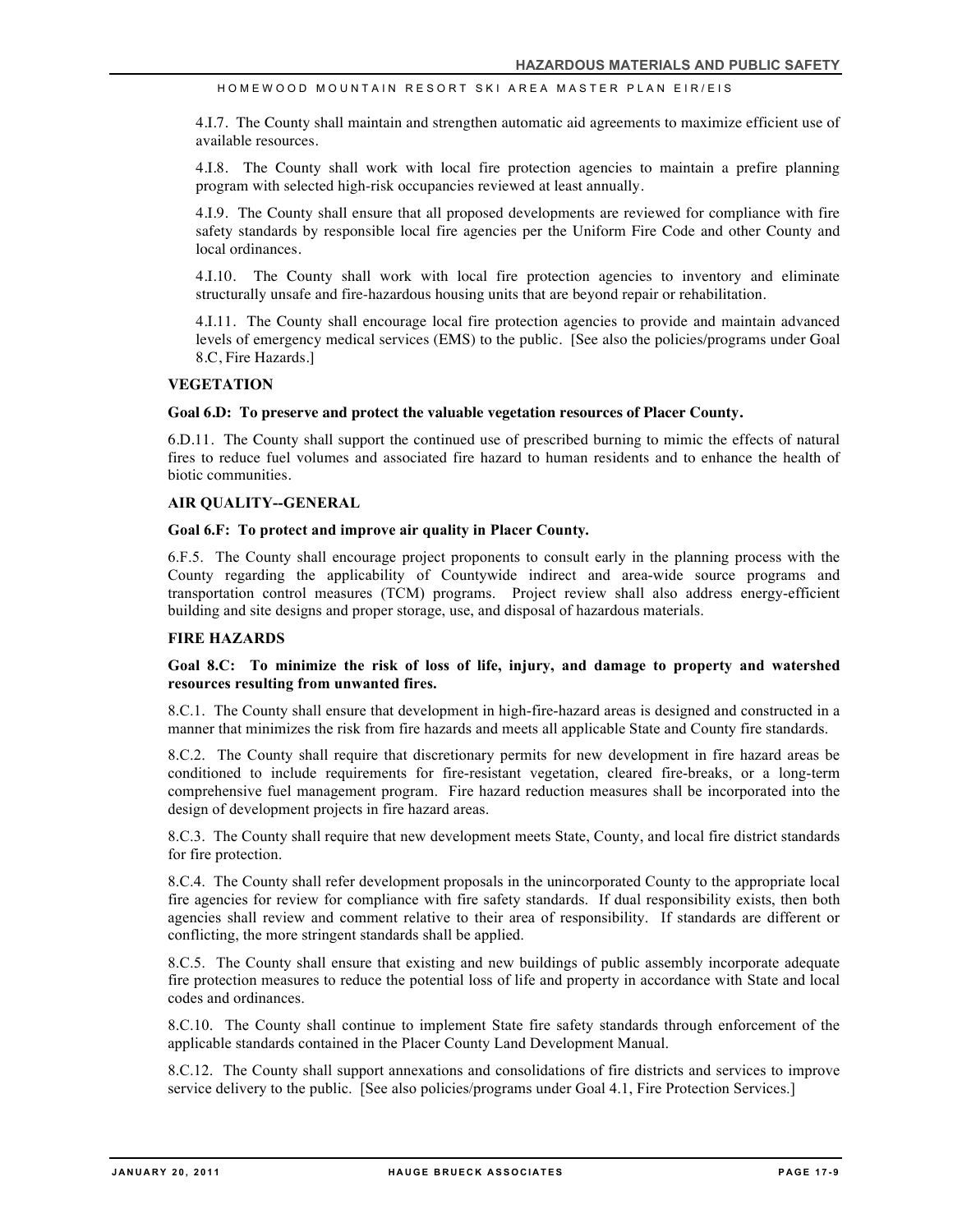#### **HAZARDOUS MATERIALS**

**Goal 8.G: To minimize the risk of loss of life, injury, serious illness, damage to property, and economic and social dislocations resulting from the use, transport, treatment, and disposal of hazardous materials and hazardous materials wastes.**

8.G.1. The County shall ensure that the use and disposal of hazardous materials in the County complies with local, State, and federal safety standards.

8.G.2. The County shall discourage the development of residences or schools near known hazardous waste disposal or handling facilities.

8.G.3. The County shall review all proposed development projects that manufacture, use, or transport hazardous materials for compliance with the County's Hazardous Waste Management Plan (CHWMP).

8.G.5. The County shall strictly regulate the storage of hazardous materials and wastes.

8.G.6. The County shall require secondary containment and periodic examination for all storage of toxic materials.

8.G.9. The County shall require that applications for discretionary development projects that will generate hazardous wastes or utilize hazardous materials include detailed information on hazardous waste reduction, recycling, and storage.

### **17.2.3 West Shore Area General Plan**

The *Placer County 1998 West Shore Area General Plan* (Placer County 1998) includes a Safety Element that includes the following goal and policies related to hazards applicable to the HMR Project:

#### **VI. Safety Element**

**Goal 1. To protect the lives and property of the citizens of the West Shore Area General Plan from unacceptable risks associated with seismic, flooding, or wildfire hazards.**

6. Ensure that all proposed developments are reviewed for fire safety standards by all local fire agencies responsible for its protection, including providing adequate water supplies and ingress and egress.

7. Maintain strict enforcement of the Uniform Building Code and the Uniform Fire Code.

8. Inform residents and visitors of the wildfire hazard associated with occupancy in the basin. Encourage use of fire resistant materials and fire preventative techniques when constructing structures, especially in the highest fire hazard areas. Manage forest fuels to be consistent with State laws and other goals and policies of this Plan.

#### **17.2.4 Tahoe Regional Planning Agency (TRPA)**

The TRPA is a bi-State planning agency with the authority to regulate growth and development in the Lake Tahoe Basin. TRPA implements that authority through the *Regional Plan for the Lake Tahoe Basin* (*Regional Plan*). The *Regional Plan i*s composed of numerous documents, of which the following are applicable to this environmental analysis: *Environmental Threshold Carrying Capacities* (1982); *Goals and Policies* (September 1986); *Code of Ordinances* (2004); *Plan Area Statements* (August 1987 and updated); *Regional Transportation Plan and Air Quality Plan* (1992); *Water Quality Management Plan* (1988); and the *Scenic Quality Improvement Program* (1989).

#### *Regional Plan for the Lake Tahoe Basin*

The *TRPA Goals and Policies* Chapter 2, Land Use Element, Natural Hazards, Policy 3 (TRPA 1986) provides the following goals and policies related to hazards, hazardous materials, and wildfire applicable to the Project: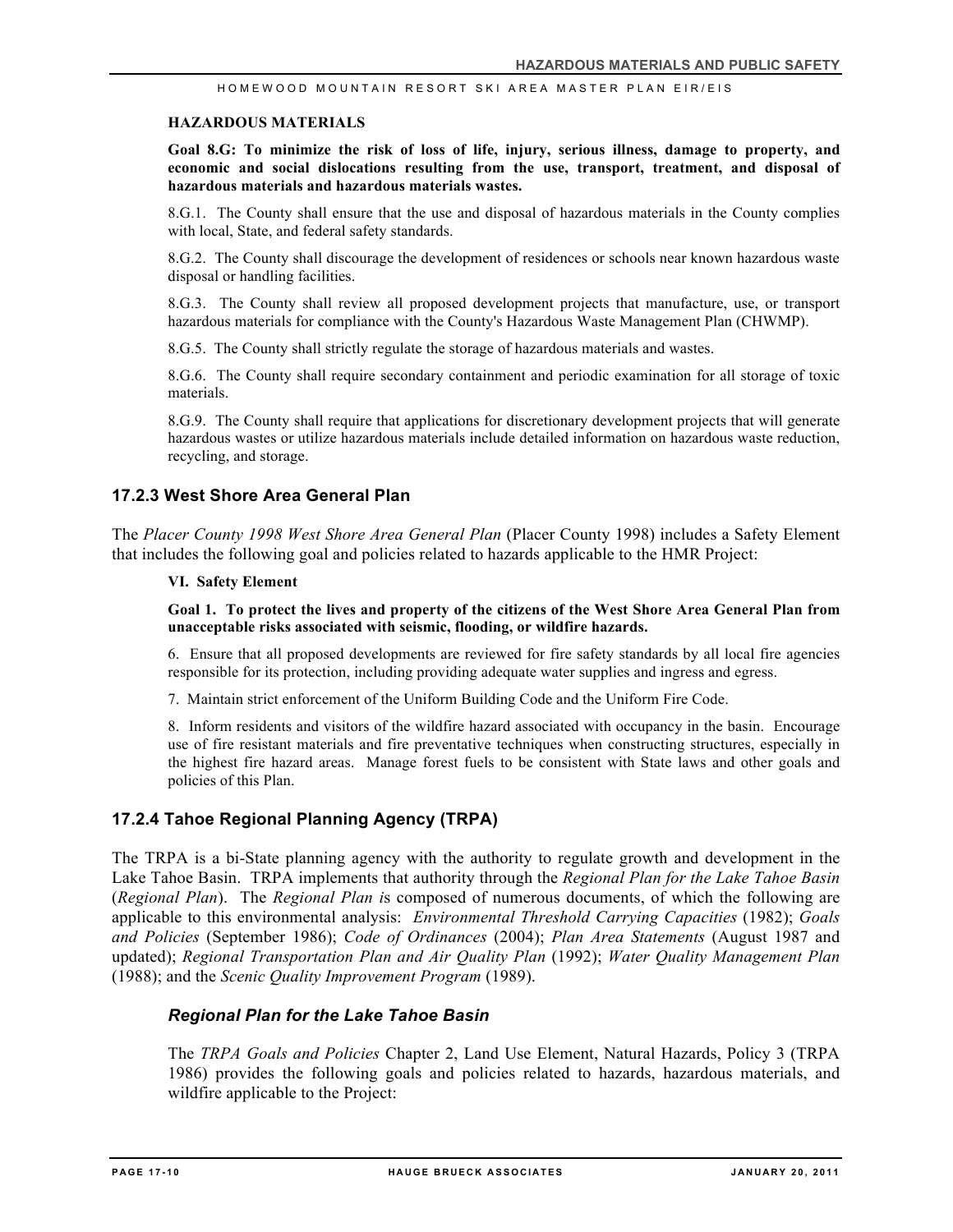## **Natural Hazards**

# **Goal 1 – Risk from natural hazards will be minimized.**

Policy 1. Development shall be regulated in identified avalanche or mass instability hazard areas.

Policy 2. Prohibit construction, grading, and filling of lands within the 100-year flood plain.

Policy 3. Inform residents and visitors of the wildfire hazard associated with occupancy in the Basin. Encourage use of fire resistant materials and fire preventative techniques when constructing structures. Manage forest fuels to be consistent with State laws and other goals and policies of this plan.

# *TRPA Code of Ordinances*

The *TRPA Code of Ordinances* (2004), Section IX, Chapter 75, §75.3 provides the following related to wildfire hazards applicable to the Project:

Vegetation Management to Prevent the Spread of Wildfire: Within areas of significant fire hazard, as determined by local, State, or federal fire agencies, flammable or other combustible vegetation may be removed, thinned, or manipulated up to 30 feet from any structure to prevent the spread of wildfire. Sufficient quantities of residual vegetation should remain in this 30 foot zone to stabilize the soil and prevent erosion. Whenever possible, vegetation in this zone should be thinned, tapered, cut back, or otherwise selectively manipulated, rather than removed entirely. Re-vegetation with approved species may be required where vegetative ground cover has been eliminated or where erosion problems may occur."

# **17.2.5 State of California – Building Codes in Wildland-Urban Interface**

The California Building Standards Commission adopted the Office of the State Fire Marshal's emergency regulations amending the CCR, Title 24, Part 2, known as the 2007 California Building Code (CBC), §701A.3.2 New Buildings Located in Any Fire Hazard Severity Zone. Calfire and the Office of the State Fire Marshal (OSFM) mapped fire hazard areas and established building standards to lessen the vulnerability of buildings to wildfire and resist the intrusion of flames and burning embers projected during a wildfire. The WUI Fire Area Building Standards establish minimum standards for materials and material assemblies and provide a reasonable level of exterior wildfire exposure protection for buildings. The new building standards went into effect in 2008.

Under PRC §4291, Calfire establishes standards for fuel and vegetation conditions in the vicinity of structures. The intent is to reduce fuel loadings in the vicinity of structures to alter the behavior of a wildfire, such as slowing the rate of spread and reducing the intensity, to allow suppression activities and structure protection activities to occur (State Board of Forestry and Fire Protection and California Department of Forestry and Fire Protection 2006).

# **17.3 EVALUATION CRITERIA WITH POINTS OF SIGNIFICANCE**

Table 17-1 presents the evaluation criteria for Hazardous Materials and Public Safety. These criteria are drawn primarily from local plans, adapted where necessary to reflect CEQA, TRPA and NEPA requirements. For the purpose of this analysis, the stated applicable points of significance determine whether implementing the Project will result in a significant impact. These points of significance are based upon Appendix G of the State CEQA Guidelines and the TRPA Initial Environmental Checklist. A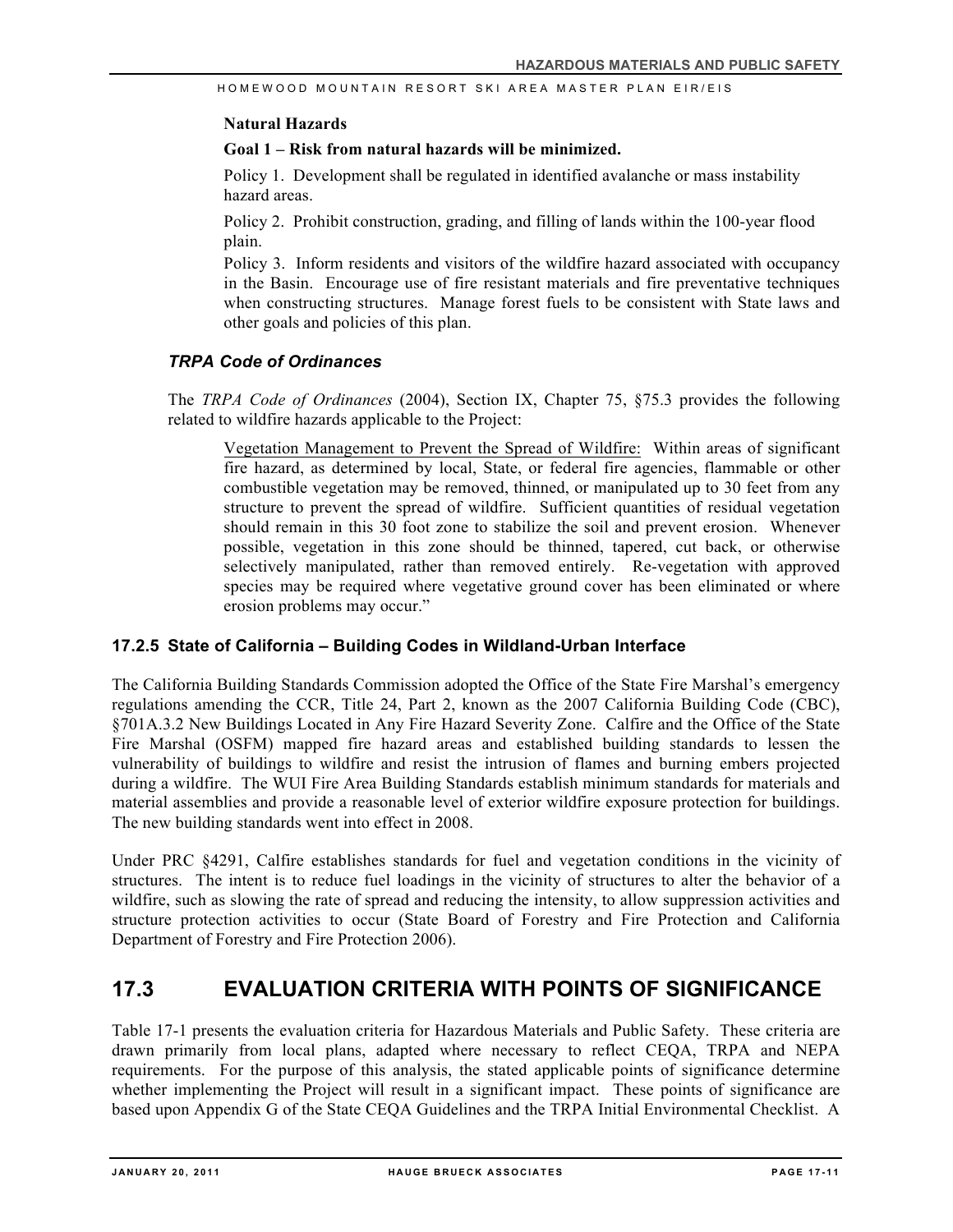Hazardous Materials and Public Safety impact is significant if implementation of the Project exceeds the point of significance shown in Table 17-1.

The EIR/EIS does not address certain CEQA and TRPA evaluation criteria for Hazardous Materials and Public Safety because the Project Team determined that the criteria are not applicable to the Project. Rejected evaluation criteria for Hazardous Materials and Public Safety include soils incapable of adequately supporting the use of septic tanks or alternative waste water disposal systems where sewers are not available for the disposal of waste water, and impacts related to projects in the vicinity of an airport or private airstrip.

# **Table 17-1**

# Evaluation Criteria with Point of Significance - Hazardous Materials and Public Safety

|                                                                                                                                                                                                                                                                                                                                 | <b>Significance Threshold</b>                                                                                                                                                                                          |                                                                                                                                                                                                                                                           |
|---------------------------------------------------------------------------------------------------------------------------------------------------------------------------------------------------------------------------------------------------------------------------------------------------------------------------------|------------------------------------------------------------------------------------------------------------------------------------------------------------------------------------------------------------------------|-----------------------------------------------------------------------------------------------------------------------------------------------------------------------------------------------------------------------------------------------------------|
| <b>Evaluation Criteria</b>                                                                                                                                                                                                                                                                                                      |                                                                                                                                                                                                                        | <b>Justification</b>                                                                                                                                                                                                                                      |
| PS-1. Will the Project expose people<br>or structures to a significant risk or<br>loss, injury or death involving fire<br>hazards, including where wild lands<br>are adjacent to urbanized areas or<br>where residences are intermixed with<br>wild lands?                                                                      | Failure to implement best<br>management practices (BMPs)<br>for wildfire prevention                                                                                                                                    | CEQA Appendix G Checklist VIII (h);<br>California Government Code §51175-<br>51189; PRC §4291; CBC §701A.3.2                                                                                                                                              |
| PS-2. Will the Project result in an<br>interference with emergency response<br>plans or emergency evacuation plans?                                                                                                                                                                                                             | a) Impediments to emergency<br>response or evacuation routes<br>b) Emergency response times<br>below agency standards                                                                                                  | CEQA Appendix G Checklist VIII (g);<br>TRPA Initial Environmental Checklist<br>II (10b); TRPA Code of Ordinances<br>and Regional Plan Goals and Policies;<br>Placer County General Plan Public<br><b>Facilities and Services Element</b>                  |
| PS-3. Will the Project involve the use<br>of explosives for trenching?                                                                                                                                                                                                                                                          | Failure to implement adequate<br>protection measures.                                                                                                                                                                  | CEQA Appendix G Checklist VIII (a);<br><b>TRPA Initial Environmental Checklist</b><br>II $(10a)$                                                                                                                                                          |
| PS-4. Does the Project create a<br>significant hazard to the public or the<br>environment through the routine<br>transport, use, or disposal of<br>hazardous materials, release of<br>hazardous materials into the<br>environment, or emit hazardous<br>emissions within one-quarter mile of<br>an existing or proposed school? | a) Non-compliance with State<br>and federal standards for the<br>transport and use of hazardous<br>materials during construction<br>and operation<br>b) Location of the Project within<br>on-quarter mile of a school. | CEQA Appendix G Checklist VIII (a,<br>b, c); TRPA Initial Environmental<br>Checklist II(10a); federal Hazardous<br>Materials Transportation Act (29 CFR<br>172, 173, 177, and 397); California<br>Health and Safety Code Division 20; 8<br>CCR and 19 CCR |
| PS-5. Does the Project have the<br>potential to encounter contaminated<br>soils or expose workers or the public<br>to health hazards, including those<br>from a known hazardous waste site?                                                                                                                                     | a) Non-compliance with State<br>and federal handling and<br>disposal regulations and<br>procedures<br>b) Location of project within<br>500 feet of a known hazardous<br>waste site<br>c) Creation of project operation | CEQA Appendix G Checklist VIII (d);<br>TRPA Initial Environmental Checklist<br>II (10a and 17 a, b); PRC §21150-<br>21154; Government Code Section<br>65962.5; RCRA; CERCLA; Placer<br>Mosquito and Vector Control District                               |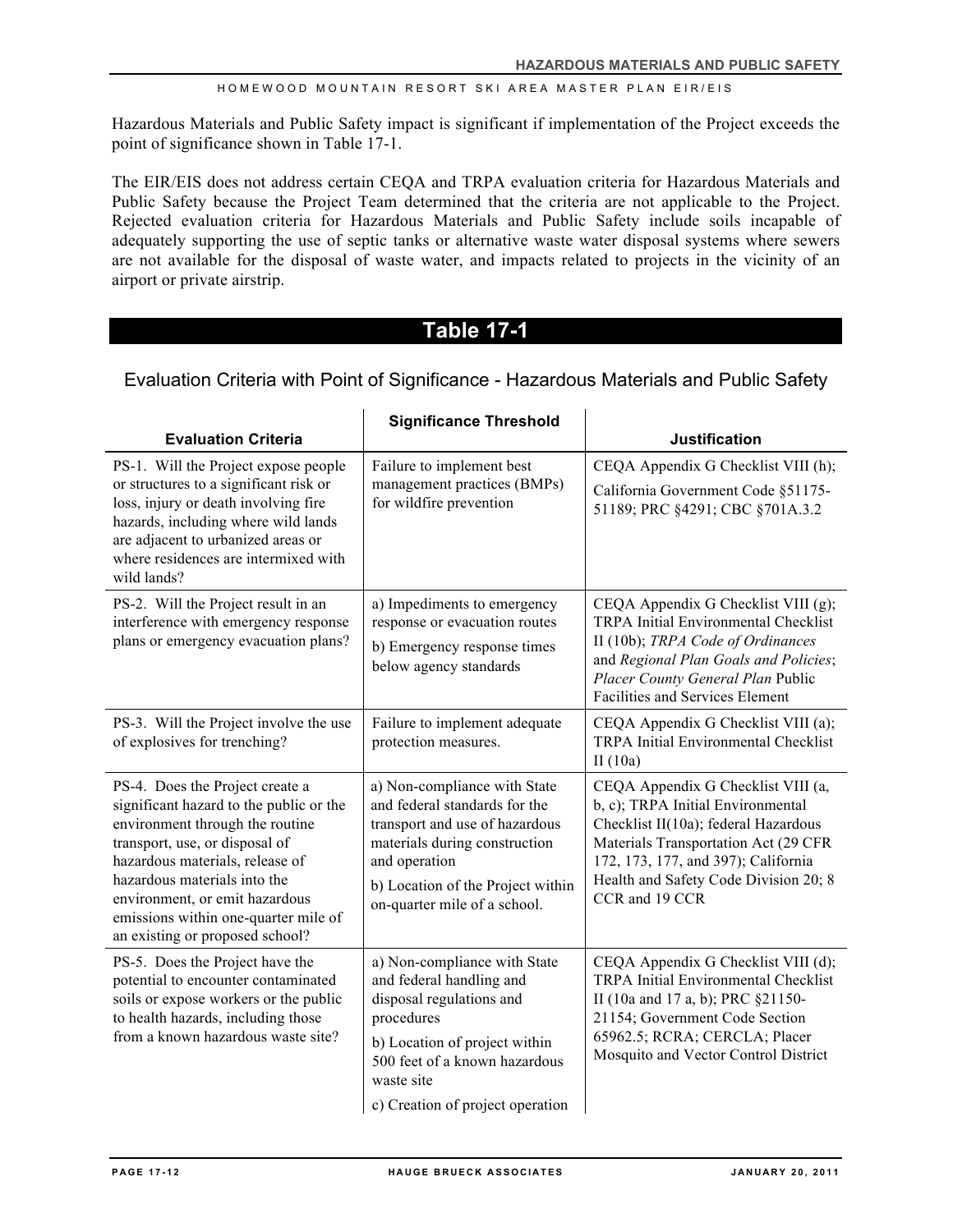|                            | <b>Significance Threshold</b>                  |                      |
|----------------------------|------------------------------------------------|----------------------|
| <b>Evaluation Criteria</b> |                                                | <b>Justification</b> |
|                            | facilities that allow for mosquito<br>breeding |                      |
|                            | Source: Hauge Brueck Associates 2009.          |                      |

# **17.4 ENVIRONMENTAL IMPACTS AND RECOMMENDED MITIGATION**

**Impact: PS-1. Will the Project expose people or structures to a significant risk or loss, injury or death involving fire hazards, including where wild lands are adjacent to urbanized areas or where residences are intermixed with wild lands?**

Analysis: *Less than Significant Impact; Alternative 2 (No Project)*

Under Alternative 2 (No Project), there would be no changes to land use or facilities at HMR, resulting in a less than significant impact on the exposure of people or structures to wildfire hazards.

- Mitigation: No mitigation is required.
- Analysis: *Significant Impact; Proposed Project (Alternative 1) and Alternatives 3, 4, 5, and 6*

Construction and operation of new residential, commercial and recreational facilities in the Project area in a wildland-urban interface (WUI) setting would increase the exposure of people and structures to the risk of wildfires. Wildfires are a substantial threat to the HMR Project area and vicinity due to location of people and structures in a WUI setting with heavy fuel loads, steep terrain, summer dry conditions, and multiple ignition sources. Calfire classifies the Project area as a Very High Fire Hazard Area (CAL FIRE 2009a).

NTFPD serves most of the Project area located in an LRA; the Mid-Mountain Base area is in an SRA, served by the USFS through an MOU with Calfire. The Proposed Project (Alternative 1) and Alternatives 3, 4, 5, and 6 include annexing the remaining HMR properties into the NTFPD and the adoption and implementation of a fuel reduction program. The Proposed Project (Alternative 1) and Alternatives 3, 5, and 6 include upgrading the existing snowmaking system to be compatible with wildland fire suppression needs in the Project area.

Specific fuel reduction measures, building designs and materials, and snowmaking water delivery systems have not been designed. Consequently, the increase in exposure of people and structures to wildfire hazards in a WUI setting in the Project area is considered a significant impact.

#### Mitigation: **PS-1: NTFPD Design Approval and Annexation.**

Prior to issuing Building Permits for the Project, Placer County shall require the Project Applicant to pay appropriate fair share development impact fees for Project review and to maintain existing levels of fire protection service in the NTFPD service area. The Project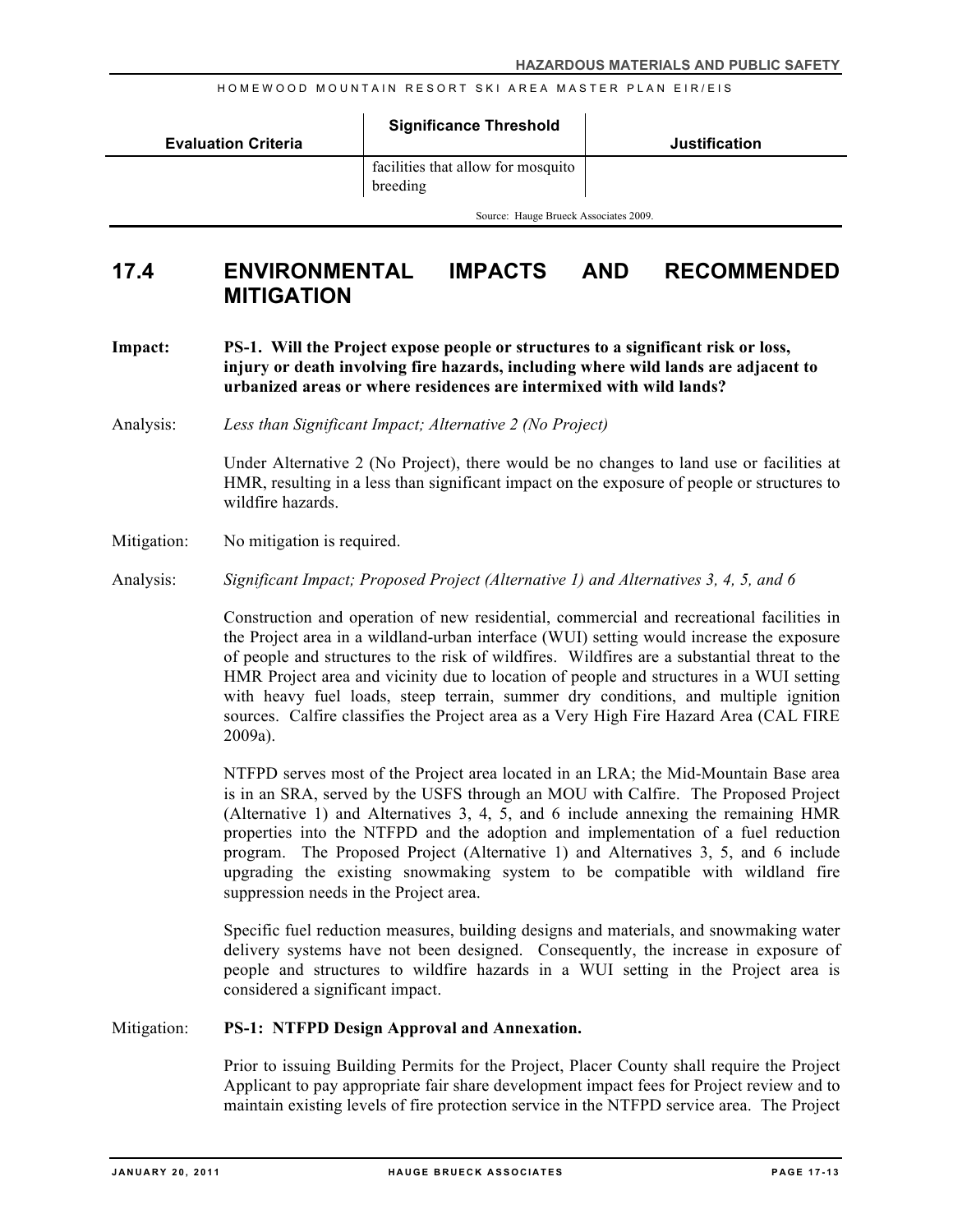Applicant shall be required to post a bond to ensure that appropriate mitigation measures are completed and in place during construction and implemented for project operation. The NTFPD shall review and approve building materials and designs, fire protection systems in buildings, landscaping, fire flows to hydrants and the snowmaking system, emergency vehicle access routes, and vegetation treatments in the Project area. Prior to occupancy, the NTFPD shall annex the Project area (subject to a LAFCO process) to provide for an increased level of fire protection. The NTFPD shall enter into mutual aid agreements for wildfire suppression with the USFS LTBMU and Calfire, and coordinate with these agencies on developing and implementing wildland fuel reduction measures as needed in the Project area. NTFPD will have the responsibility and enhanced capability to control fire dangers and respond to emergencies over the entirety of the HMR Project area.

After

Mitigation: *Less than Significant Impact; Proposed Project (Alternative 1) and Alts 3, 4, 5, and 6*

Implementation of Mitigation Measure PS-1 will increase the level of fire protection capacity available to the Project area to a level equivalent to that in nearby urban areas. Design approvals will ensure that the Project incorporates measure to reduce the risk of exposure of people and structures to wildfires to a level of less than significant.

## **Impact: PS-2. Will the Project result in an interference with emergency response plans or emergency evacuation plans?**

Analysis: *Less than Significant Impact; Alternative 2 (No Project)*

Under Alternative 2 (No Project), there would be no changes to land use or facilities at HMR, resulting in a less than significant impact on emergency response and evacuation plans.

Mitigation: No mitigation is required.

Analysis: *Significant Impact; Proposed Project (Alternative 1) and Alternatives 3, 4, 5, and 6* 

The Proposed Project (Alternative 1) and Alternatives 3, 4, 5, and 6 have potential to impede emergency responses on a temporary basis during construction, and permanently if adequate emergency vehicle access is not providing to and throughout the Project area.

Construction would occur in phases, depending on weather conditions, economic factors, and demand for new facilities. Site grading and utility work would occur in the earliest part of construction, followed by the residential and commercial structures. The Proposed Project (Alternative 1) and Alternatives 3, 5, and 6 would follow with construction of the new skier service and related recreational facilities at the North Base area. Construction activities would probably be continuous, except during winter months when some activities would cease due to weather and snow cover.

Much of the construction work would not affect emergency access to the surrounding area, because construction activities would be primarily focused within the Project area. However, construction vehicles and equipment may block and/or slow through traffic in the surrounding area, especially along SR 89. This could temporarily interfere with the ability of the PCSD or NTFPD to provide emergency services to the Project area and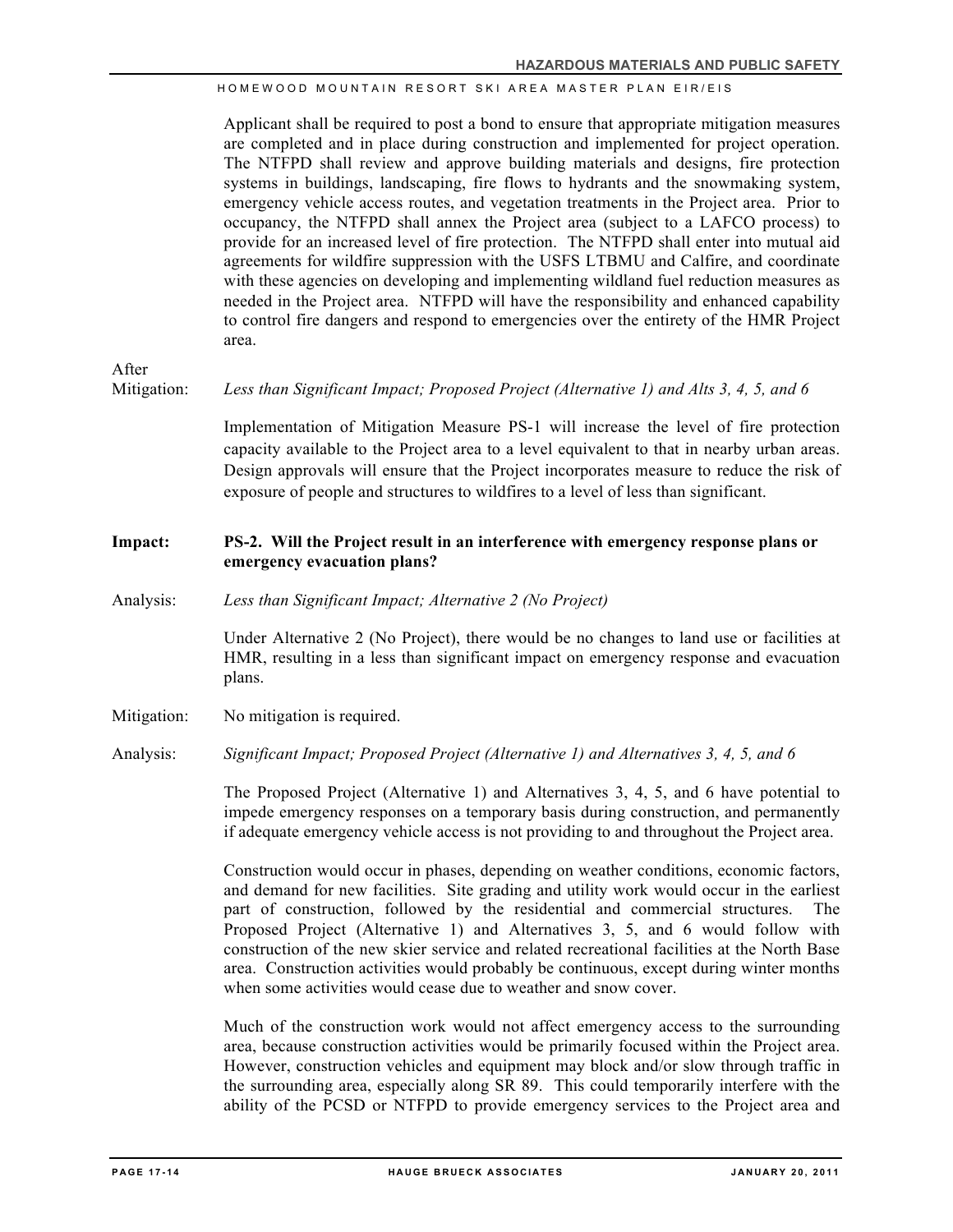vicinity. A temporary, construction-related impediment to emergency access is considered a significant impact.

The Proposed Project (Alternative 1) and Alternatives 3, 4, 5, and 6 require emergency vehicle access and evacuation routes to provide for adequate response times and safe evacuation. With major buildings and facilities concentrated next to SR 89, the Proposed Project (Alternative 1) and Alternatives 3, 5, and 6 are expected to have adequate road access and evacuation routes, but designs will require access and circulation for emergency response vehicles to multi-story, high-occupancy buildings in the Project area. Alternative 4 includes a single road access and driveways over 1,000 feet in length. There are no alternative ingress or egress routes provided. The potential for inadequate internal circulation and access for emergency vehicles in the Proposed Project (Alternative 1) and Alternatives 3, 5 and 6, and the lack of alternative access and evacuation routes in Alternative 4, result in significant impacts to emergency response or evacuation plans.

#### Mitigation: **PS-2: Ensure Emergency Access During Construction and Operation**

The Project Applicant shall prepare and submit an emergency access plan to TRPA, Placer County Engineering and Surveying Department (ESD), PCSD, and the NTFPD for review and approval before construction permits are issued. The plan shall include detailed descriptions of how emergency access would be maintained during Project construction. Emergency access measures are expected to include the following:

- ! Phasing construction activities to provide continual access to emergency vehicles during construction;
- ! Backfilling trenches and/or placing metal plates over the trenches at the end of each workday;
- Scheduling deliveries and truck trips during off-peak hours;
- Using or developing alternate access routes as needed; and
- ! Notifying the PCSD and the NTFPD of construction activities and providing these agencies with a copy of the emergency access plan.

Prior to issuing Building Permits for the Project, Placer County shall require the Project Applicant to pay appropriate fair share development impact fees for NTFPD review and approval of emergency vehicle access, circulation patterns, and evacuation routes. The Project shall incorporate designs, maintenance measures, and alternative emergency access routes as determined necessary by the NTFPD. The Project Applicant shall be required to post a bond to ensure that appropriate mitigation measures are completed and in place during construction and implemented for project operation.

# After

Mitigation: *Less than Significant Impact; Proposed Project (Alternative 1) and Alts 3, 4, 5, and 6*

Implementation of Mitigation Measure PS-2 will ensure that emergency access to the Project area and surrounding areas will not be impeded by Project-related construction activities, and will be provided and maintained during Project operation. This will reduce the risk of interference with emergency response plans or emergency evacuation plans to less than significant.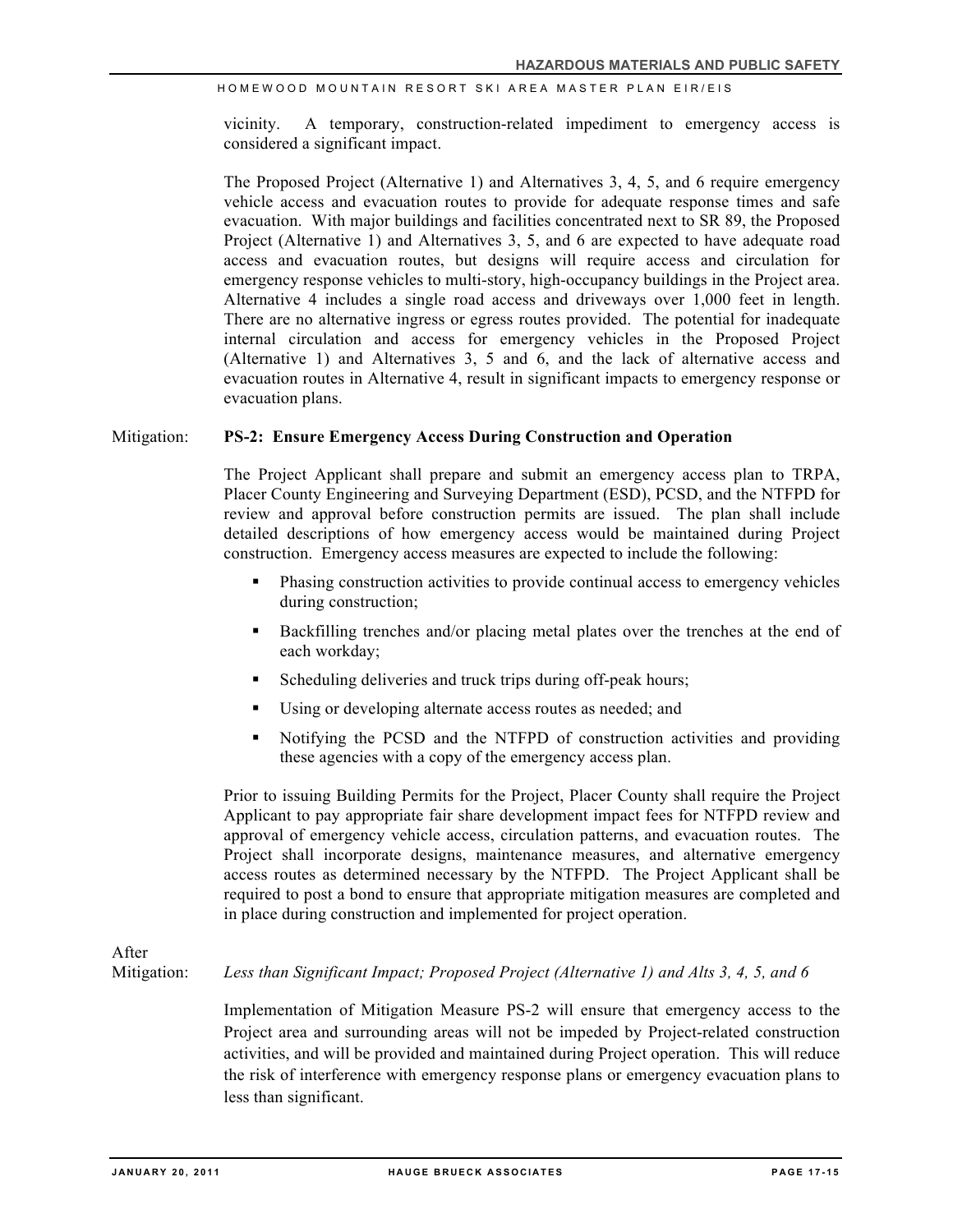#### **Impact: PS-3. Will the Project involve the use of explosives for trenching?**

Analysis: *Less than Significant Impact; Alternative 2 (No Project)*

Under Alternative 2 (No Project), there would be no changes to land use or facilities at HMR, and no new use of explosives for trenching. Any existing use of explosives to control avalanches at HMR would continue, resulting in a less than significant impact.

Mitigation: No mitigation is required.

Analysis: *Significant Impact; Proposed Project (Alternative 1) and Alternatives 3, 4, 5, and 6* 

Blasting may be required to excavate large rock formations in the construction of underground parking facilities, utility trenching, and preparing building sites for foundations. Blasting includes a series of small charges, detonated in sequence, that are placed in holes drilled into the rock formations. While no specific sites that require blasting are known, extensive sub-surface rock and boulders are common in the Lake Tahoe Basin, and conditions necessitating the use of explosives for removal may be encountered during construction. With the continued operation of the HMR Ski Area under the Proposed Project (Alternative 1) and Alternatives 3, 5 and 6, any existing use of explosives to control avalanches at HMR would continue unchanged.

The use of explosives for blasting during construction could result in vibration damage or risk of injury from explosion or flying debris to persons present at nearby locations, or at developed and occupied uses within or adjacent to the Project area. Therefore, the potential use of blasting during construction and ski area operation is considered a significant impact.

#### Mitigation: **PS-3: Implement Blast Management Techniques to Reduce Adverse Effects**

Prior to any construction blasting, the Project Applicant shall prepare and submit a blasting plan to the Placer County ESD and the NTFPD for review and approval. The Project shall incorporate blast management techniques to minimize risks to life and property in the Project area and vicinity. These measures may include, but are not limited to, the following:

- 1. Blasting shall be allowed only on weekdays from 10:00 AM to 4:00 PM. Exceptions are allowed if it can be shown that construction beyond these times is necessary to meet other regulatory deadlines or to alleviate safety hazards.
- 2. To the greatest extent feasible, blasting area shall occur prior to the occupancy of structures.
- 3. In areas of controlled blasting, the contractor shall:
	- a) Ensure that blasting of rock shall be conducted under the guidance of a qualified blasting consultant.
	- b) Give 30-day advance and 5-day advance written notices to residences, businesses and utility owners within 0.5 mile from the controlled blasting area;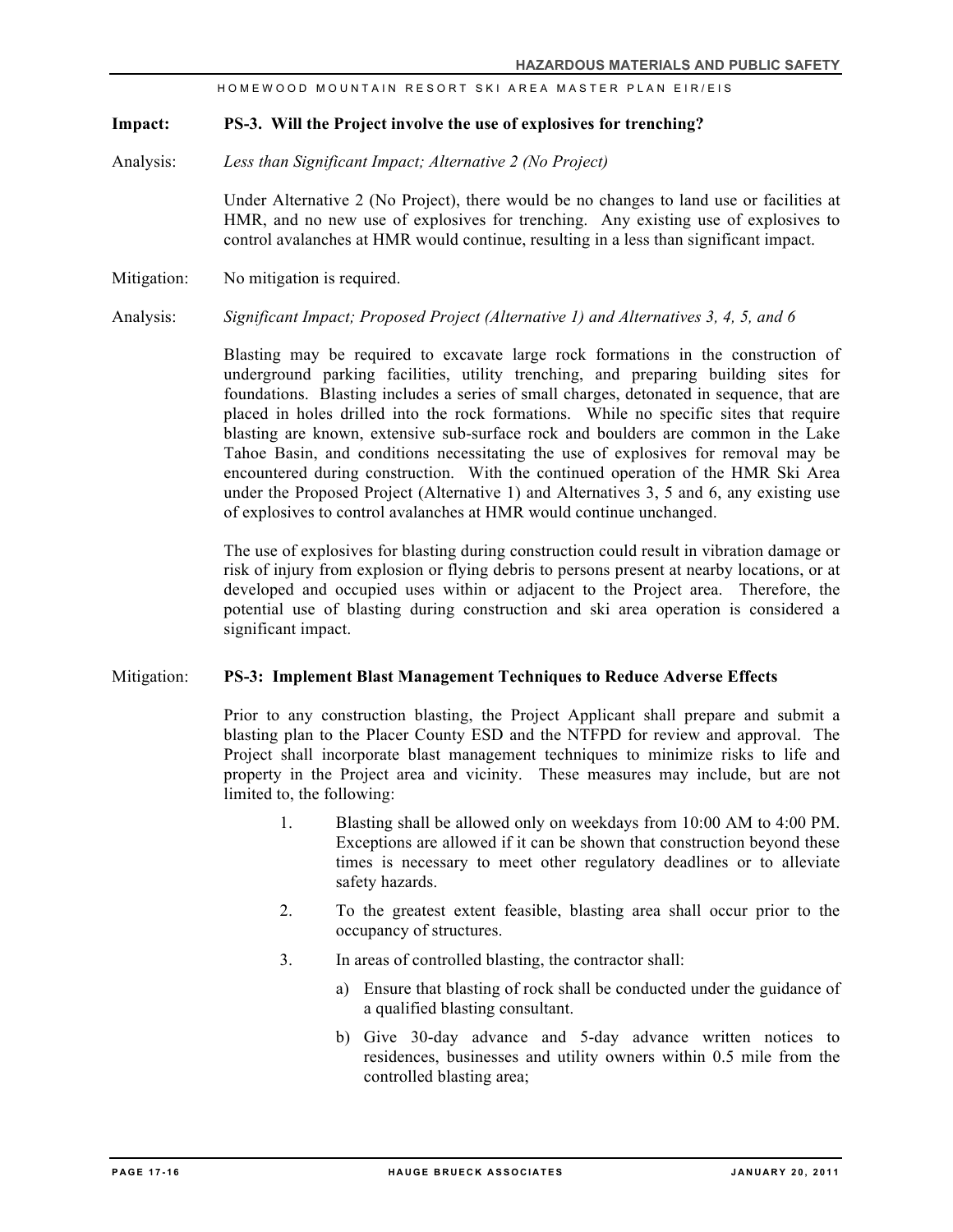- c) Inspect structures within 300 feet of the blast site no more than two weeks prior to commencement of controlled blasting to document existing conditions of the structures;
- d) Conduct post-blasting inspections of nearby structures and document any blasting-related impacts. If impacts occurred, develop remediation measures in consultation with ESD;
- e) Use best available technology, such as blast mats, emplacing overburden, modifying shot timing, or other techniques to minimize noise generated by blasting; and,
- f) Require personnel in the controlled blasting area to wear ear, eye, head, and other appropriate protection during blasting excavation activities.

After

Mitigation: *Less than Significant Impact; Proposed Project (Alternative 1) and Alts 3, 4, 5, and 6* 

Implementation of Mitigation Measure PS-3 will ensure the use of explosives for blasting in the Project area will be conducted to minimize adverse impacts outside the controlled blasting area, reducing the impact to less than significant. Implementation of Mitigation Measures NOI-1a and NOI-1b (see Impact NOI-1 in Chapter 13) will also help to reduce potential adverse effects from blasting.

- **Impact: PS-4. Does the Project create a significant hazard to the public or the environment through the routine transport, use, or disposal of hazardous materials, release of hazardous materials into the environment, or emit hazardous emissions within onequarter mile of an existing or proposed school?**
- Analysis: *Less than Significant Impact; Alternative 2 (No Project)*

Under Alternative 2 (No Project), there would be no changes to land use or facilities at HMR, and no new generation, handling, transport, or use of hazardous materials near schools. Alternative 2 would result in a less than significant impact related to the routine transport, use, disposal, or release of hazardous materials within one-quarter mile of a school.

- Mitigation: No mitigation is required.
- Analysis: *Less than Significant Impact; Proposed Project (Alternative 1) and Alts 3, 4, 5, and 6*

Construction would involve the storage, use, and transport of hazardous materials typical of construction and operation of ski resort, residential, and commercial land uses projects. Commonly used hazardous materials expected to be used during construction and operation of Proposed Project (Alternative 1) and Alternatives 3, 4, 5, and 6 include asphalt, gasoline, diesel, chlorine, lubricants, paints, and solvents. CHP and Caltrans regulate transportation of hazardous materials on area roadways, and the use of these materials is regulated by the DTSC as outlined in CCR 22.

The Project Applicant, builders, contractors, business owners, and others would be required to use, store, and transport hazardous materials in compliance with local, State,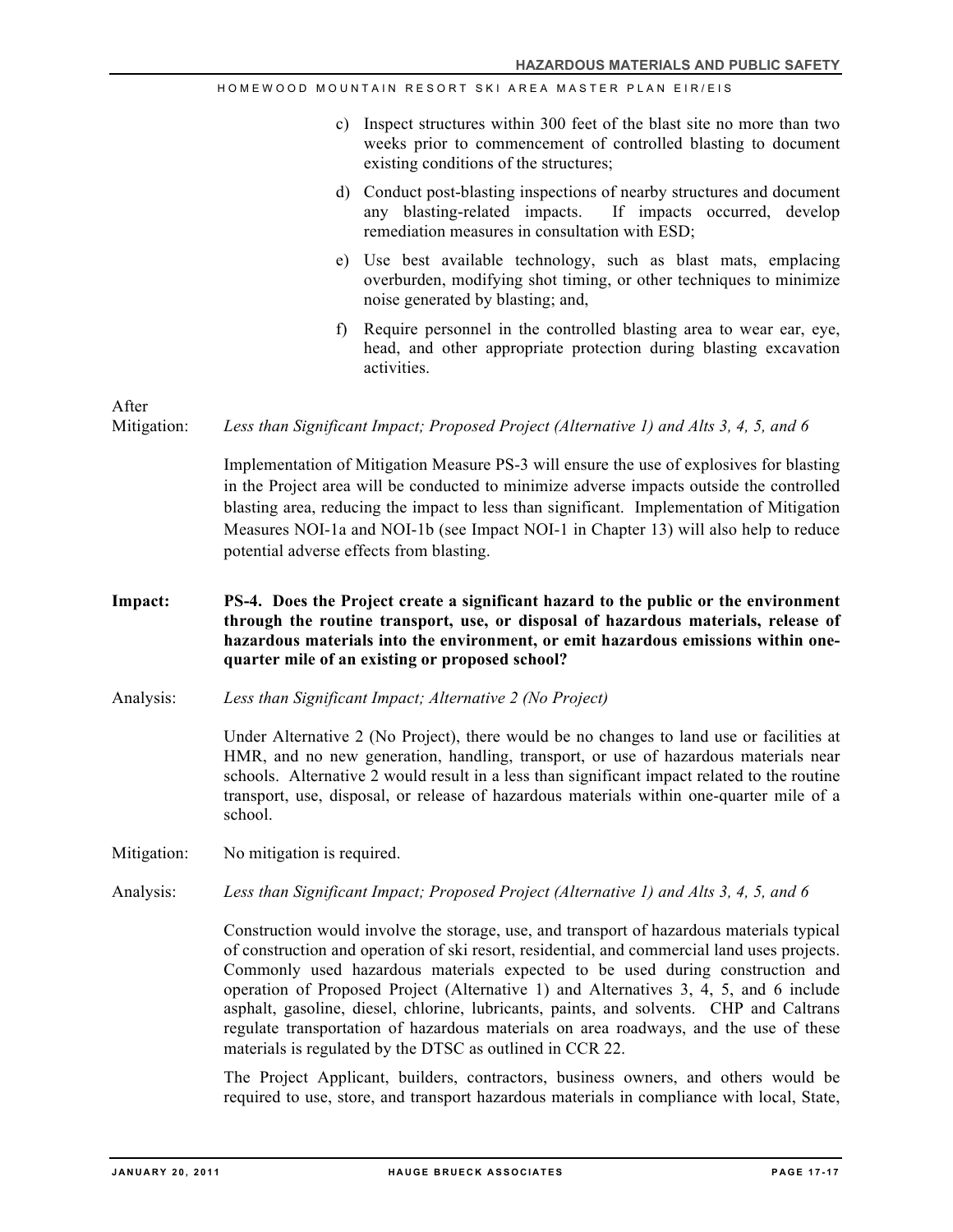and federal regulations during construction and operation. There are no existing or proposed schools located within 0.25 mile of the Project area. Compliance with mandatory State and federal standards for the transport and use of hazardous materials will reduce potential hazardous materials impacts to less than significant.

Under the Proposed Project (Alternative 1) and Alternatives 3, 4, 5, and 6, the Project Applicant will be required to prepare a Hazardous Materials Business Plan and inventory of hazardous materials under the State of California Hazardous Materials Release Response Plans and Inventory Law of 1985 (Business Plan Act, California Health and Safety Code, Division 20, Chapter 6.95, Article 1). The Hazardous Materials Business Plan includes:

- An inventory of hazardous materials handled;
- Facility floor plans showing where hazardous materials are stored;
- An emergency response plan, and;
- Provisions for employee training in safety and emergency response procedures.

The SWRCB regulates the storage of hazardous materials in USTs under the California CCR. The installation and monitoring of new tanks, monitoring of existing tanks, and corrective actions for removed tanks are regulated by State standards. The preparation and implementation of a Hazardous Materials Business Plan and the design, installation, and use of storage tanks to State standards are expected to result in a less than significant impacts related to the storage or use of hazardous materials in the Project area.

Mitigation: No mitigation is required.

- **Impact: PS-5. Does the Project have the potential to encounter contaminated soils or expose workers or the public to health hazards, including those from a known hazardous waste site?**
- Analysis: *Less than Significant Impact; Alternative 2 (No Project)*

Under Alternative 2 (No Project), there would be no changes to land use or facilities at HMR, and no potential to encounter contaminated soils or expose workers or the public to health hazards, including those from a known hazardous waste site. This is considered a less than significant impact.

Mitigation: No mitigation is required.

Analysis: *Significant Impact; Proposed Project (Alternative 1) and Alternatives 3, 4, 5, and 6* 

The *Phase I ESA* identified that the removal of older buildings at HMR may expose people to lead based paint or ACMs. Although no inventory was conducted, lead and asbestos were commonly used materials in buildings prior to the 1980s. The *Phase I ESA* searched regulatory databases and conducted a site investigation, and did not find other potential sources of hazardous materials or waste that would pose a health hazard for residents, visitors, or construction workers in the Project area (Robinson Engineering Company 2005). In the event that previously unknown lead based paint, asbestos, contaminated soils, or buried hazardous waste is encountered during construction, the contractor is required to notify appropriate regulatory agencies and implement appropriate actions to comply with regulatory agency standards to avoid hazardous waste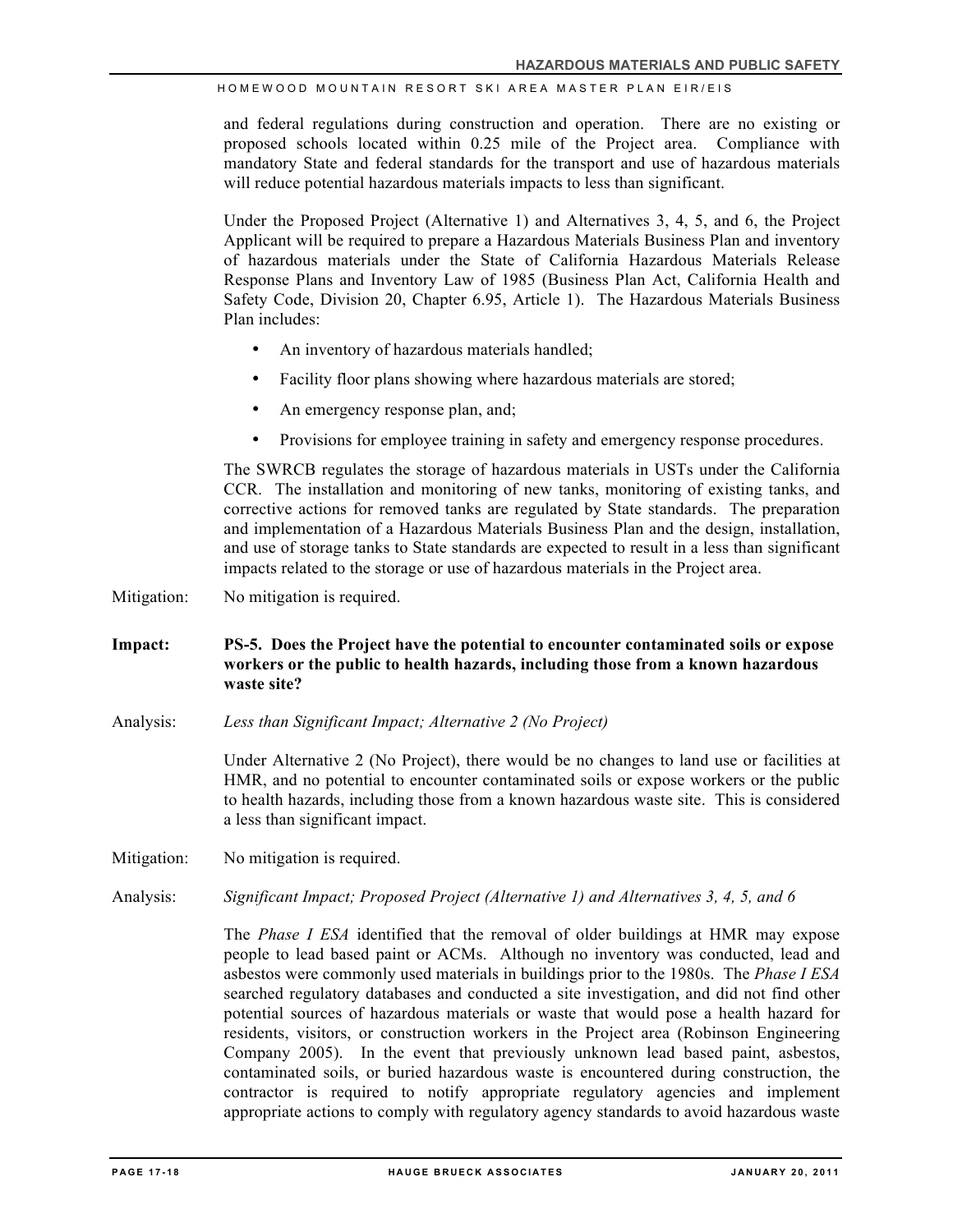releases and worker exposure and provide for cleanup measures. An accredited inspector in accordance with EPA and Cal-OSHA standards under Clean Air Act §112 must remove ACMs and lead. Agency notification and compliance with applicable construction and workplace safety standards is considered sufficient to maintain potential impacts to a less than significant level, and no additional mitigation is required.

Construction of the Proposed Project (Alternative 1) and Alternatives 3, 4, 5, and 6 may create opportunities for water ponding – such as stockpiles of soil and materials, compacted soil, graded swales, and other features – that may temporarily increase mosquito breeding habitat. Operation of the Proposed Project (Alternative 1) and Alternatives 3 and 5 include the restoration of an SEZ, which may increase breeding habitat. The potential for temporary and permanent increases in mosquito breeding habitat is considered a significant impact on public health and safety.

### Mitigation: **PS-5: Construction and Design Review by the Placer Mosquito and Vector Control District.**

Prior to approval of Improvement Plans for any phase of the Project, Placer County shall require the Project Applicant to consult with the Placer Mosquito and Vector Control District to review and approve construction plans. If the District determines that the Project would create new temporary or permanent mosquito breeding habitats during construction or operation, the District shall recommend design modifications and BMPs, if needed. In addition, the Project Applicant shall provide access to District technicians to the Project area to inspect and treat breeding habitats as necessary to reduce risks to public health.

After

Mitigation: *Less than Significant Impact; Proposed Project (Alternative 1) and Alternatives 3, 4, 5,* 

*and 6* 

Implementation of Mitigation Measure PS-5 will ensure appropriate design review and approval by the Placer Mosquito and Vector Control District to reduce potential mosquito breeding habitats, and ensures appropriate access for technicians to inspect and treat as necessary habitats on-site, reducing the impact to public health and safety to less than significant.

# **17.5 CUMULATIVE IMPACTS AND MITIGATION MEASURES**

#### **Impact: PS-C1: Will the Project have significant cumulative impacts to public safety?**

Analysis: *Less than Significant Impact; Proposed Project (Alternative 1) and Alternatives 2, 3, 4, 5, and 6*

> Other development projects in the Tahoe Basin where older structures would be demolished have a similar potential to result in health hazards related to exposure of persons to asbestos and lead-based paint. However, as with the Project, an accredited inspector in accordance with EPA and Cal-OSHA standards under Clean Air Act §112 must remove ACMs and lead, and therefore impacts would be expected to be less than significant and no cumulatively considerable contribution is expected. Other projects would have a similar less than significant impact from routine use and transport of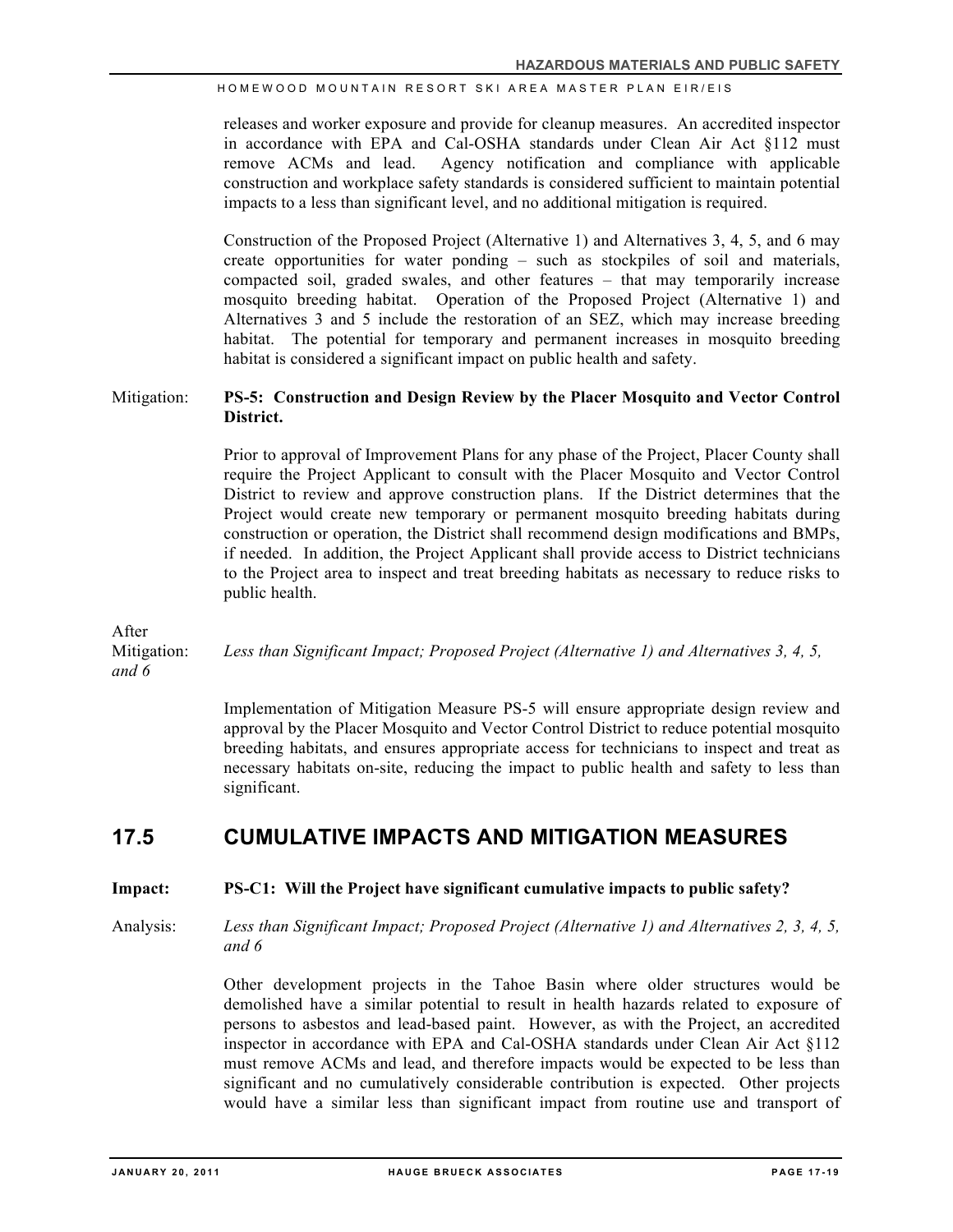hazardous materials commonly used during construction and operation of ski resorts, residential, and commercial uses because they are subject to the same government regulations. These hazardous materials include chlorine, gasoline, asphalt, and diesel. Transportation of hazardous materials on area roadways is regulated by the CHP and Caltrans, and the use of these materials is regulated by the DTSC, as outlined in CCR 22. The Project is not expected to directly or indirectly induce the use of hazardous materials in the Basin. Therefore, no cumulative impact to public safety is expected.

Mitigation: No mitigation is required.

# **17.6 REFERENCES**

- California Department of Forestry and Fire Protection (Calfire) Forest Resource Assessment Program. (FRAP). 2008. Very High Fire Hazard Severity Zones in LRA, As Recommended by Calfire. Placer County. November 24, 2008. Accessed online at www.frap.cdf.ca.gov. February 9, 2010. Calfire, FRAP. Sacramento, CA.
- California Department of Forestry and Fire Protection (Calfire) Forest Resource Assessment Program. (FRAP). 2007a. Very High Fire Hazard Severity Zones in SRA, Adopted by Calfire on November 7, 2007. Placer County. November 6, 2007. Accessed online at www.frap.cdf.ca.gov. February 9, 2010. Calfire, FRAP. Sacramento, CA.
- California Department of Forestry and Fire Protection (Calfire) Forest Resource Assessment Program. (FRAP). 2007b. State Responsibility Areas for Fire Protection. Placer County. January 2, 2007. Accessed online at www.frap.cdf.ca.gov. February 9, 2010. Calfire, FRAP. Sacramento, CA.
- California Department of Forestry and Fire Protection (Calfire) Forest Resource Assessment Program. (FRAP). 2001. Communities At Risk From Wildfire. April 13, 2001. Accessed online at www.frap.cdf.ca.gov. February 9, 2010. Calfire, FRAP. Sacramento, CA.
- County of Placer. 1994. *Placer County General Plan Update Countywide General Plan Policy Documen*t. August 16, 1994. Prepared by Placer County, with Crawford Multari & Starr, DKS Associates, Psomas and Associates, Jones & Stokes Associates, Recht Hausrath & Associates, and J. Laurence Mintier & Associates. Placer County. Auburn, CA.
- County of Placer. 1998. *West Shore Area General Plan*. Adopted October 19, 1998. Placer County. Auburn, CA.
- North Tahoe Fire Protection District. 2009. NOP Comment Letter. January 14.
- Placer County Fire Alliance, 2009. Accessed at www.placerfirealliance.org October 24, 2009.
- Placer Mosquito and Vector Control District (District). 2009. Accessed at www.placermosquito.org. November 3 2009.
- Robinson Engineering Company. 2005. *Phase I Environmental Site Assessment (ESA) Prepared for the Homewood Mountain Resort Property*. December 12, 2005. Robison Engineering Company. Reno, NV.
- State Board of Forestry and Fire Protection (BOF) and California Department of Forestry and Fire Protection (CalFire). 2006. General Guidelines for Creating Defensible Space. Adopted by BOF on February 8, 2006. Approved by Office of Administrative Law on May 8th, 2006. BOF and CalFire. Sacramento, CA.
- State of California, Department of Toxic Substances Control (DTSC). 2010. Hazardous Waste and Substances Site List. Accessed online at: www.envirostor.dtsc.ca.gov/public. January 28, 2010.